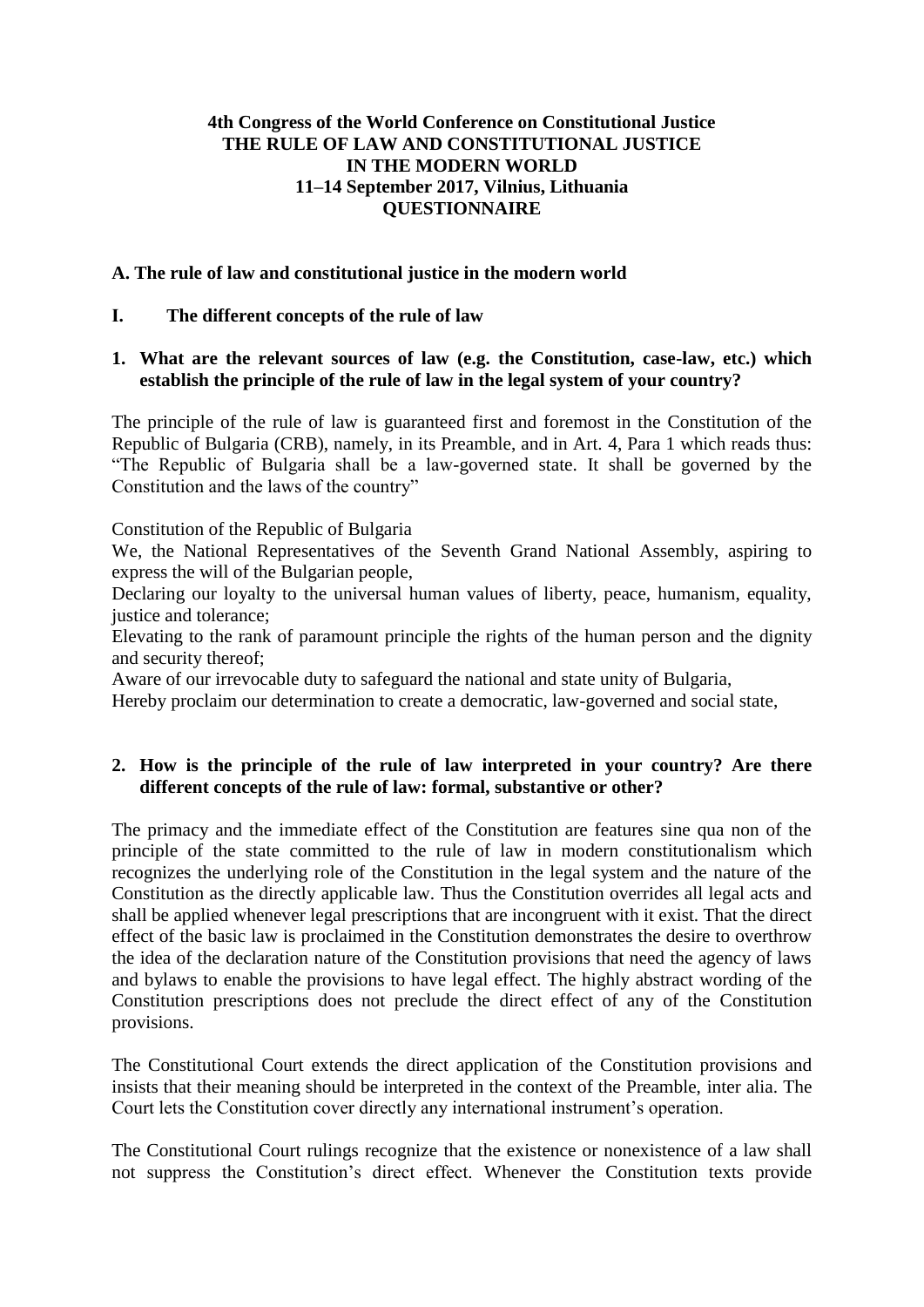explicitly for legislation in place, the direct effect of the Constitution materializes to make the Constitution provisions binding on the Legislature which in turn is bound to conform.

The Constitutional Court infers the need of check for compliance with the Constitution while it agrees that the noncompliance of legal texts that were in place prior to the adoption of the Constitution is a particular problem of the Constitution's direct effect and any court shall be free to rule on constitutionality and to directly apply the Constitution rather than the legal texts that are incongruent with it to a specific case while the Constitutional Court retains its monopoly to hand down a ruling on the unconstitutionality of a law that is applicable to the case and to make that ruling binding on all legal persons.

## **3. Are there specific fields of law in which your Court ensures respect for the rule of law (e.g. criminal law, electoral law, etc.)?**

## **а/ Criminal law:**

Decision No. 12 of 13 October 2016 on Constitutional Case No. 13/2015:

"Nonetheless, if such hypothetical perpetrators are stripped of the rights that any defendant is to enjoy in fair trial, then the rule of law becomes questionable and the democratic mainstay of society is put in jeopardy.

"If the verdict is devoid of justice and if biases and propaganda destroy the truth, then the democratic pillars of society would be shaky. In short, democracies will not be steady if legal rules are not enforced in a systemic and careful manner to guarantee that justice reigns supreme upon the foundation of the rule of law.

"Justice in the period of transition is not an end in itself. It is more than just the means to achieve the end – the rule of law. It is the rule of law that gives the feeling of morality and justice. Rule of law changes, inter alia, the approach in justice as the focus shifts from reprisal to prevention in order to preclude recurrence. Rule of law should be understood in a broader way and encompass both efficient dispensation of justice and guarantees that fundamental rights like fair trial, equality before the law, nondiscrimination, proscription of severer retroactive legislation and legality of criminal offenses.

"In a state committed to the rule of law the pursuit of justice should not lead anywhere but to the rule of law. Criminal law should consider, inter alia, the moral principles that the public adheres to, yet criminal law is passed to deal with really existing social relations and not as a token act of belated, hence unattainable justice.

"Art.5, Para 4 of the Constitution, as interpreted by the Constitutional Court in its Decision No. 7/1992 prescribes that for acts that are termed "crimes" by international instruments to be covered by the domestic legislation, the corpus delicti and the punishment to be imposed commensurate with the crime shall be established in a domestic law that conforms to the domestic legislation prescriptions.

"The Constitutional Court's jurisprudence consistently advances the concept of the state committed to the rule of law in view of the formal element – legal certainty and the issuing substantive law requirements therefrom. They all are brought together by the idea of the rule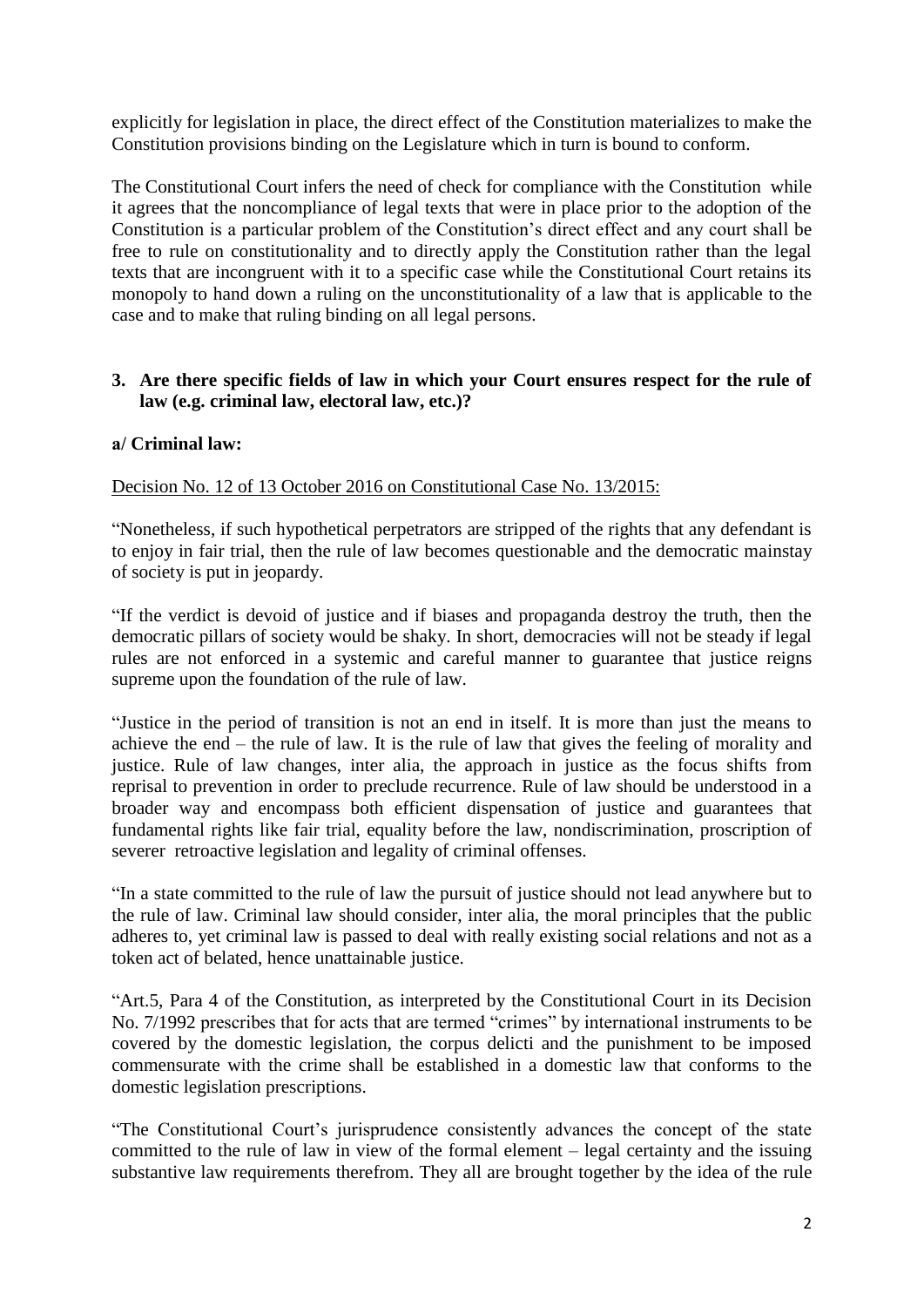of law – the universal and equally binding obligation for all legal persons. Art. 4, Para 1 of the Constitution expressly proclaims the rule of law as the underlying principle of the constitutional and legal order.

"Separation of law and politics is one of the essential dimensions of rule of law for it minimizes the likelihood of an outcome with a ruling that is based on the judges' personal values, preferences and creeds. The opposite is more than a negative for justice; it would be a failure of constitutional values and principles for the advancement of which as a dimension of democracy the courts play an enormous role.

"Constitutional justice is bound to subject the pieces of legislation to a thorough scrutiny to see that the values that the public has made binding by incorporating them into the organic law are respected.

"By definition and in terms of impact rule of law keeps a rein on state power. Rule of law calls for the assessment of the acts of state in the spirit of the standards that are associated with ideas of key importance for constitutionalism.

"It will be impossible to observe the principle of the rule of law if the law is rewritten to please circumstances while the Constitution-established principles and values that are binding on the members of society upon their own will are ignored.

"Again and again the Court underscores its firm position that in a state committed to the rule of law the pursuit of fair solutions is sure to lead to the rule of law.

"The Court agreed that the challenged § 36 of the Transitional and Concluding Provisions of the Act Amending the Criminal Code providing to reopen claims barred by statute of limitations undermines confidence in the stability of the law, hence in the rule of law. The Constitutional Court took a consistent position that any legislation that impedes law enforcement or that is internally contradictory is not to be tolerated by the Constitution as it clashes with the principle of the state committed to the rule of law (Decision No. 10/2009, Decision No. 2/2013, Decision No. 5/2000 and Decision No. 5/2002).

"Given the above-stated consideration, the Court perceived a high risk for criminal courts to act at their own discretion and this objectionable in a state committed to the rule of law, as proclaimed by Art. 4, Para 1 of the Constitution."

# **b/ Health insurance and health law**

Decision No. 8 of 28 June 2016 on Constitutional Case No. 9/2015:

"The principle of the rule of law (owing to its underlying and fundamental nature) is applied widely in all legal world domains:

"It is important to note that if reforms are to be carried out in one or other sector of politics it would be appropriate to employ legal tools that are developed and adjusted in a procedure that is far easier as compared to the legislating procedure for such a modus operandi will reflect the changing needs of society. Moreover, the acts of the cabinet and of the cabinet ministers are subject to checks for compliance with the Constitution (Art. 120, Para 2; Art.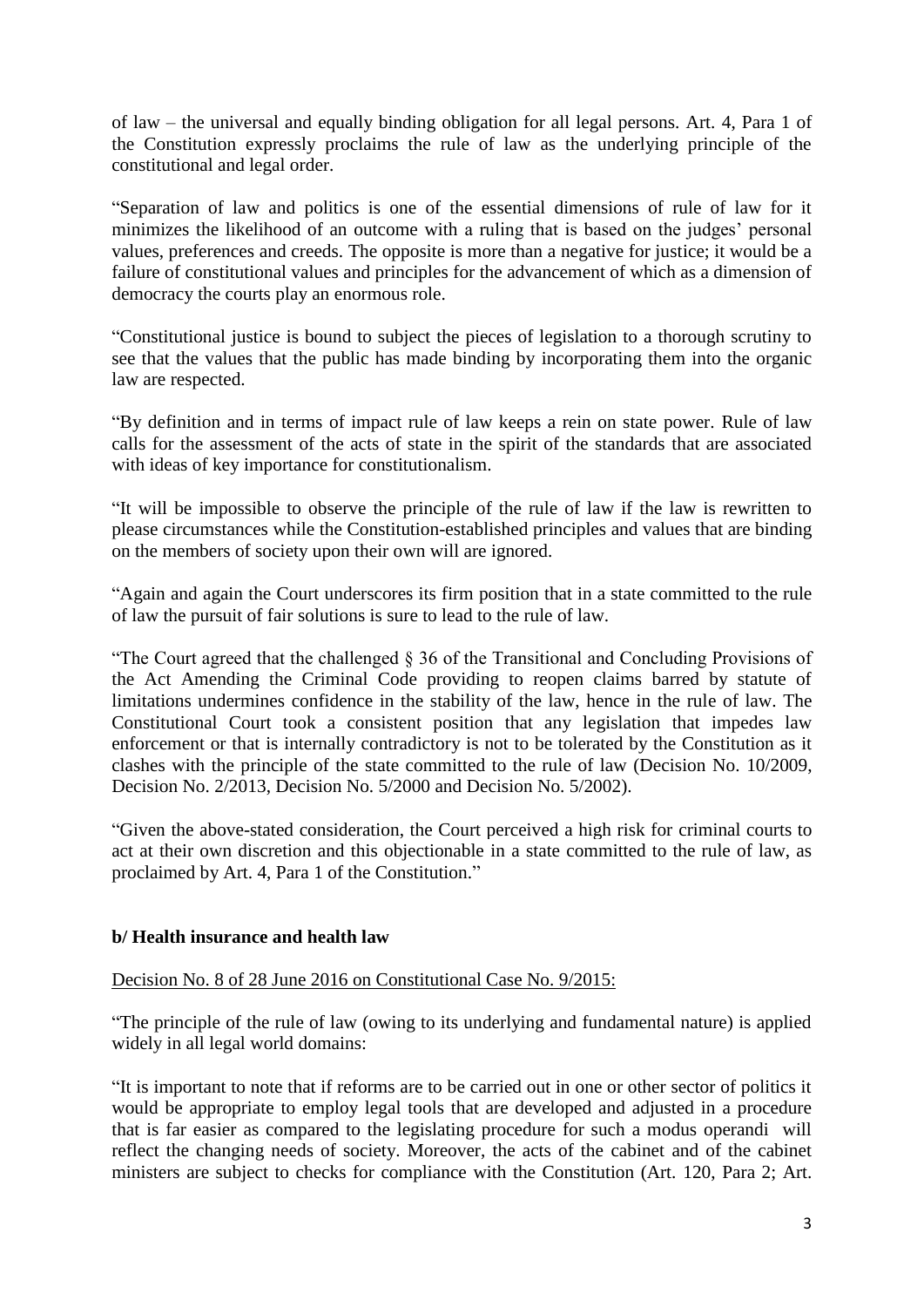125 of the Constitution) and thus it is guaranteed that **the principle of the rule of law as established in Art. 4, Para 1** of the Constitution is adhered to. It is important to note that the management of a public resource like the special-purpose health insurance fund calls for social and political responsibility. The responsibility of the Executive, in particular the political responsibility of the Council of Ministers, may be exercised at any time by ways and means that the constitutional law provides for in contrast to the responsibility of the political representation that is exercised from time to time by the elections."

# **c/ Tax law**

Decision No. 10 of 24 October 2013 on Constitutional Case No. 8/2013:

Regarding the retroactive effect of tax legislation the Constitution does not imperatively prohibit as the penal legislation does – cf. Art. 5, para 3 of the Constitution. The understanding as expounded in the Constitutional Court's doctrine and practice that are based on Art. 4 of the Constitution which proclaims the principle of the state committed to the rule of law is firm that the substantive tax law shall not be retroactive.

# **d/ Energy law**

Decision No. 13 of 31 July 2014 on Constitutional Case No. 1/2014:

Dissonance with Art. 4, para 1 of the Constitution: "The Republic of Bulgaria shall be a lawgoverned state. It shall be governed by the Constitution and the laws of the country."

Art. 35а, para 2 of the ERSA gives the formula to be used to determine the size of the fee whereas Art. 35b of the ERSA provides that the fee referred to in Art. 35a shall be deducted and paid in by the public provider, respectively by the end suppliers and sets the deadline for the payment. Art. 35c of the ERSA reads that for fees under Article 35a, not paid in within the deadline, an interest shall be due at the rate of the statutory interest under Interest on Taxes, Fees and Other State Receivables Act. The newly created Art. 73 of the ERSA provides for the administrative sanctions against economic actors who fail to incur the liabilities under Art. 35а and Art. 35b of the ERSA.

The texts under consideration are not unconstitutional per se. However, they are pertinent to and serve the provisions of Art. 35а, paras 1 and 3 of the ERSA that are unconstitutional and as the texts referred to are conditional upon the ERSA provisions, it is to be inferred that they are equally unconstitutional since their standalone existence is at variance with the principle of the state committed to the rule of law.

# **4. Is there case-law on the content of the principle of the rule of law? What are the core elements of this principle according to the case law? Please provide relevant examples from case law.**

Though the features of the state committed to the rule of law are not given a precise and thorough definition by the national constitutions or courts and though sometimes they are not consistently codified in statute law, they constitute a common denominator of the modern European constitutional conventions. In the particular case of the Bulgarian legislation, there have been a number of cases where the Constitutional Court referred to the following postulates of the state committed to the rule of law:

a) lawfulness (including transparent, accountable and democratic law-making process);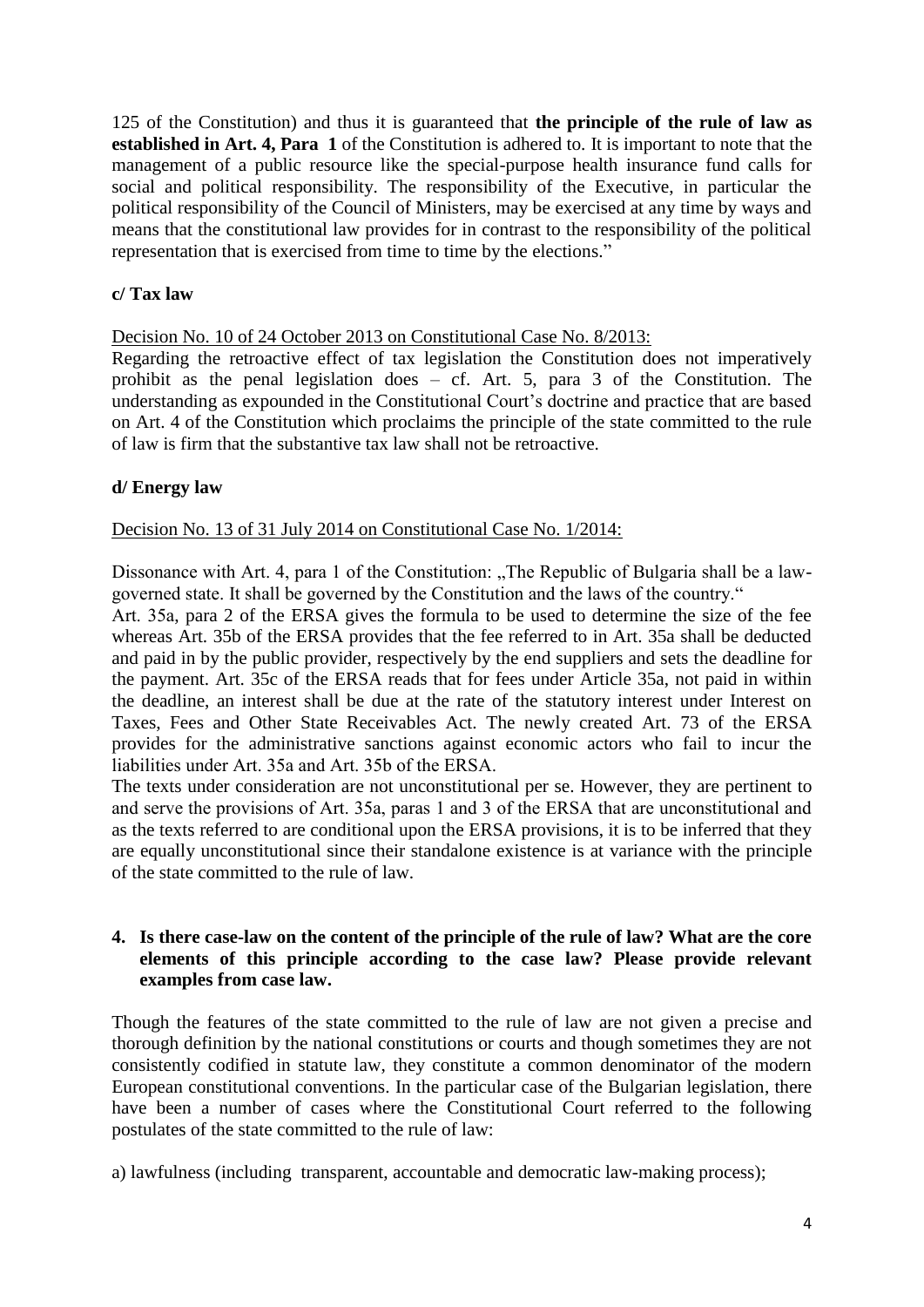b) legal certainty;

- c) exclusion of self-willed behavior;
- d) access to justice in independent and impartial courts;

e) respect for human rights; nondiscrimination and equality before the law.

The following decisions may be cited from the Constitutional Court's case-law:

# **а/ Legal certainty**

#### Decision No. 4 of 11 March 2014 on Constitutional Case No. 12/2013:

A state committed to the rule of law" stands for sovereign power that is exercised on the basis of the Constitution and within the confines of the law. The Constitutional Court has made multiple pronouncements on the essence of the concept  $\mu$ law-governed state" and ruled that in ..substantive terms "it is a state where justice reigns supreme and that in ..formal terms "it is a state of the domination of legal certainty where the substance of law and order lends itself to a clear and unambiguous definition. Law-abidance in state affairs makes it imperative that they be predictable and calls for legal certainty that stems from predictability. Legal certainty and stability are distinctive features of a state committed to the rule of law as they require sustained and consistent legal regulation of societal relations.

### **b/ Access to justice in independent and impartial courts**

#### Decision No 10 of 15 November 2011 in case No 6/2011:

To avoid speculation as to whether it is an "extraordinary" tribunal a specialist criminal court must firstly apply the general rules laid down in substantive and procedural law that govern proceedings before ordinary courts; and, secondly, the judges must be appointed according to the same set of rules that apply to judges appointed at ordinary courts.

The contested provision is not detrimental to legal certainty as judgments are to be passed by a properly established court. The advantage to be enjoyed by the specialist criminal court does not breach the requirement for establishing jurisdictional competence on the basis of an objective criterion – in the case at hand the link between several cases instituted against different persons in respect of different criminal offences, which requires conjoining the cases concerned in order to correctly appraise the facts and circumstances of each case.

According to the general rule the jurors in cases to be heard by a particular court are nominated by the local council in the judicial district under the jurisdiction of the court concerned (Article 68(1) ZSV). The contested provision of Article 68(2) ZSV does not depart from the established rule but makes arrangements for the jurors in cases to be tried by the Sofia-based specialist criminal court to be nominated by the Sofia Municipal Council (Article 100a(2) ZSV). It is more important to note that municipal councils only nominate jurors who are then approved by the General Assembly of the judges of the competent higher tribunal in accordance with Article 68(3). Hence the procedure according to which the jurors in cases to be tried by the specialist criminal court are to be confirmed by the General Assembly of Judges of the appellate specialist criminal court is fully in line with Article 68(3) ZSV.

# **c/ Nondiscrimination and equality before the law**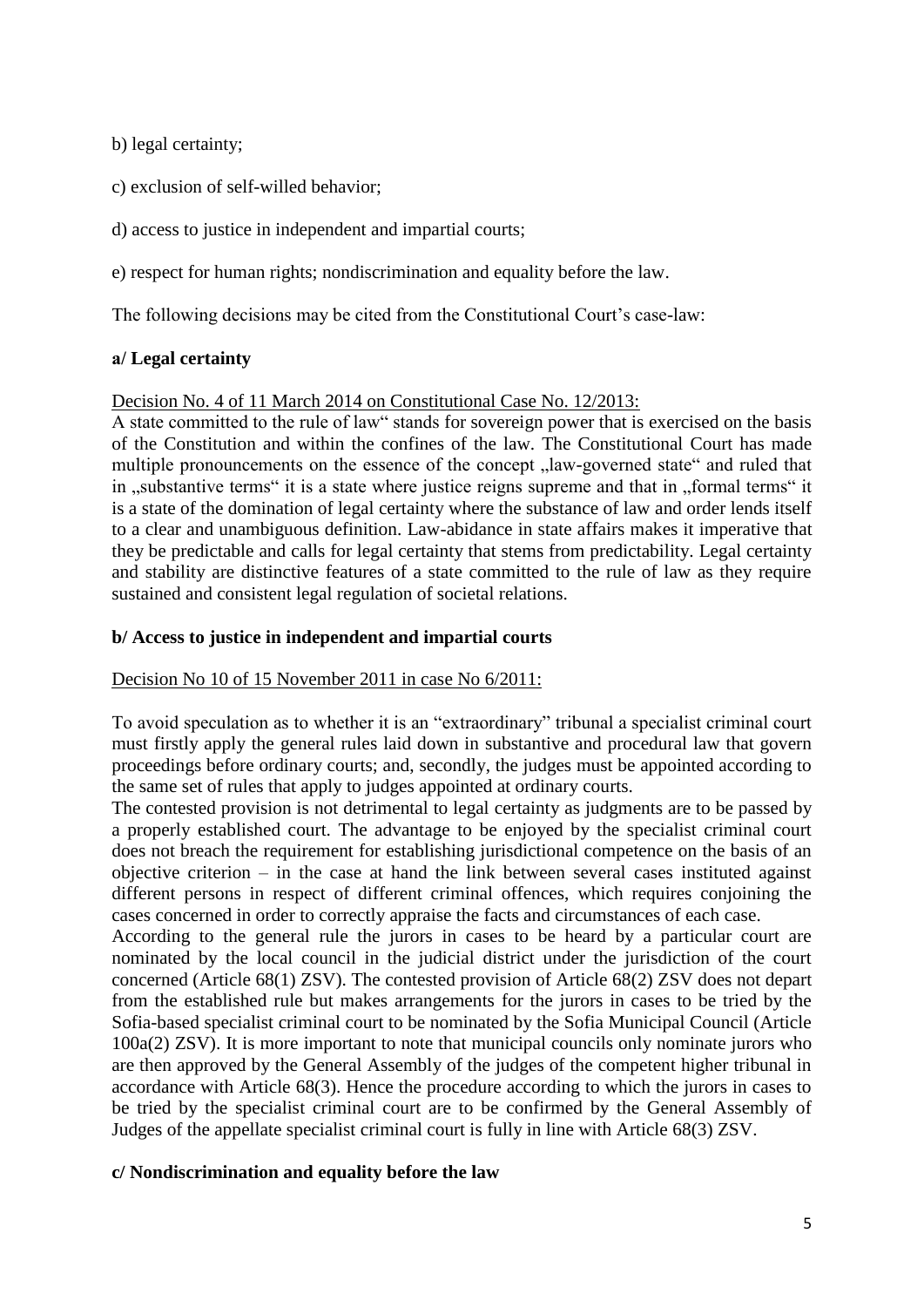#### Decision No. 3 of 27 June 2013 on Constitutional Case No. 7/2013:

Really in a state committed to the rule of law the Legislature is bound to apply the same solution to similar cases and a solution that varies from case to case if equality before the law and justice in society are to be guaranteed. Cases are seen as similar if the differences between them, if at all, are not essential. Essential differences, if any, make it binding on the Legislature to intervene and differentiate the legal texts that ensure equality in protection and support. Art. 14 of the Constitution reads that the family shall enjoy the protection of the State while Art. 47, para 1 of the Constitution makes it binding on the State to assist parents in the raising and upbringing of their children. However, legislation about assistance to families by means of benefits shall not remain undifferentiated owing to the essential differences in the needs from family to family. This is the only way to guarantee the equality before the law of the family allowances beneficiaries, as insisted by Art. 6 of the Constitution. It is beyond doubt that families where children are brought up by one parent who outlived the other make up a vulnerable category on account of an unlooked for mishap that entailed irremovable and irreversible consequences. Hence the Lawmaker's intervention for their sake guarantees equality in the protection of the family and children (Art. 14 of the Constitution) and justice in the attitude of the State. The question is whether the Lawmaker has violated the principle of equality before the law by the award of a privilege to be enjoyed only by one category of parents who singly bring up their children.

#### Decision No. 14 of 4 November 2014 on Constitutional Case No. 12/2014:

Whatever the case may be, the principle of the state committed to the rule of law as per Art. 4, para 1 of the Constitution calls for proportionality of the codified restriction. That is to say, the restriction shall be appropriate, the softest possible and, in parallel, an amply sufficient tool to reach the constitutionally warranted goal. The endeavor to find the exact measure in restriction of legal defense within the margins of Art. 120, para 2 of the Constitution is a serious legislative problem. Consideration for "the prohibition of excessiveness" as a consolidated component of the law-governed state relates to the case-law of the European Court of Human Rights (ECHR) under the Convention for the Protection of Human Rights and Fundamental Freedoms (CPHRFF) and to the prescriptions for recourse to court by virtue of the international instruments that the country has ratified, promulgated and enacted and that supersede any domestic legislation stipulating otherwise (Art. 5, para 4, sentence 2 of the Constitution). The issue under consideration correlates to Art. 14 (1) of the International Covenant on Civil and Political Rights (ICCPR) and Art. 6 (1) of the CPHRFF read in combination with Art. 6 (2) of the Treaty on European Union. Further the ECHR judgments should likewise be taken into account (see Terra Voningen B.V. v. Netherlands, Chevrol v. France, Klass and others v. Germany, I.D. v. Bulgaria, Mihailov v. Bulgaria, "Capital Bank" AD v. Bulgaria, Fazliiski v. Bulgaria, etc). It is inadmissible to let the exception that Art. 120, para 2 of the Constitution allows to conflict with the country's international duty to ensure that any person shall have recourse to independent and impartial court in the determination of his or her rights and obligations.

#### **5. Has the concept of the rule of law changed over time in case-law in your country? If so, please describe these changes referring to examples.**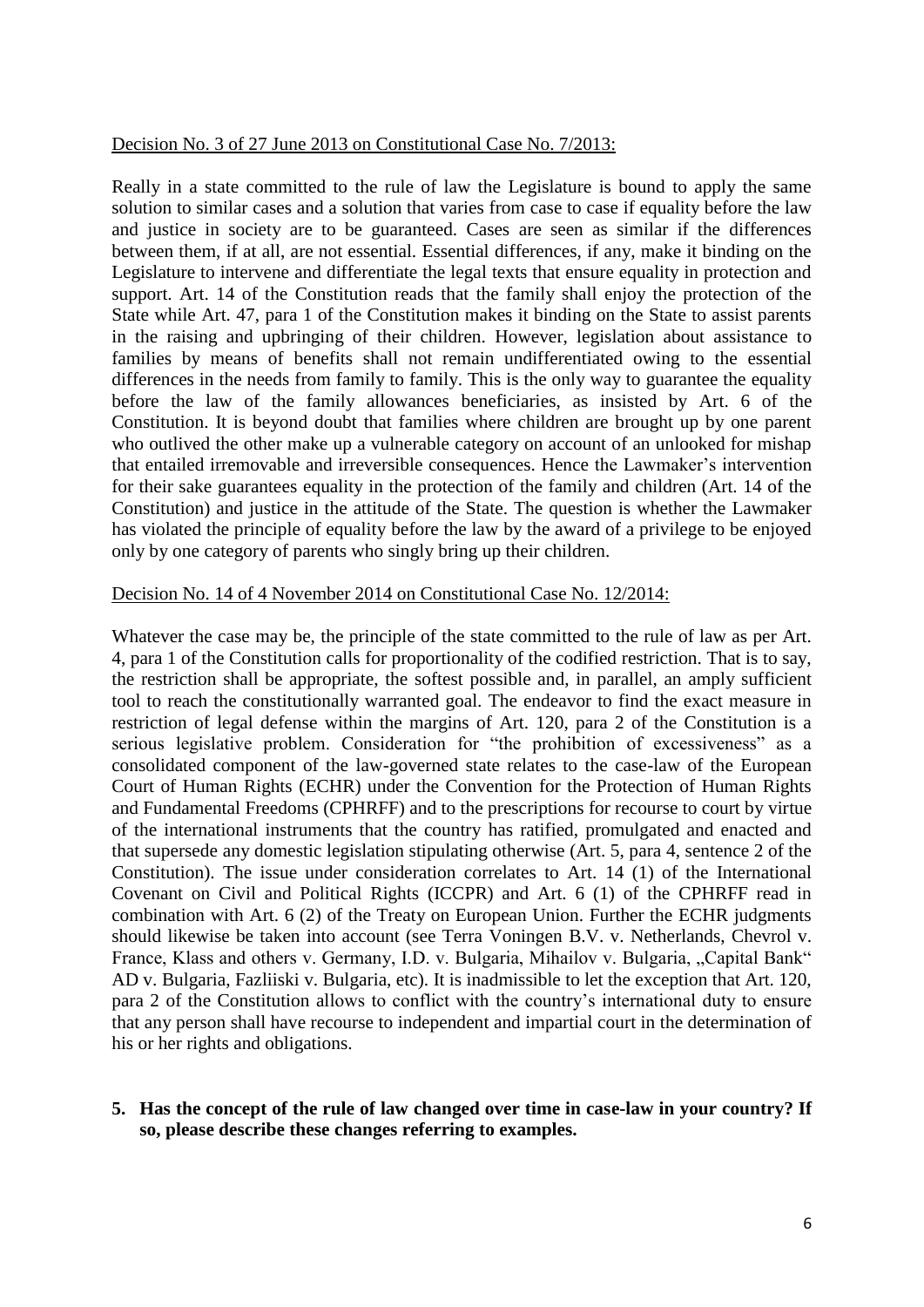Recently a trend has become visible to show that in view of the Constitutional Court's prerogatives that derive from the Constitution (the Constitutional Court is an arm of state authority whose primary function is to check pieces of legislation for compliance with the Constitution and in keeping with Art. 1 of the Constitutional Court Act /CCA/ it shall guarantee the supremacy of the Constitution, *and not of the law per se*), the principle of the rule of law is upheld inasmuch as it is embedded in the Constitution. In fact the legal arrangement of this institution in Bulgaria largely follows the model that became common in Europe under the influence of Hans Kelsen. The Constitutional Court is an authority and part of the system of public authorities – its prerogatives derive directly from Art. 149 of the Constitution where they are enumerated. More specifically, while the Constitutional Court is on a par with the supreme bodies of the three branches of power, it does not interfere into their activity. Being an authority, the Constitutional Court has a specific function which is to see that laws are compliant with the Constitution. Therefore, the Constitutional Court has a direct bearing on the lawmaking but is not the lawmaker. Art. 62, Para 1 of the Constitution reads thus: The National Assembly of the Republic of Bulgaria shall be vested with the legislative authority. In other words, Parliament is the sole lawmaking authority. The Constitutional Court, accordingly, is to check laws for compliance with the Constitution. Some academics who seek to circumvent the formula of Art. 62, Para 1 of the Constitution reading that the National Assembly shall be the sole lawmaking authority opt for a compromise that the Constitutional Court is engaged in quasi, not genuine legislation. Apparently they are reluctant, as many others, to perceive the check for compliance with the Constitution as "negative legislation", therefore the concept "lawmaker" has a meaning that is different from what is understood when the National Assembly's competence is at issue. In its Decision No. 18/1993 on Constitutional Case No. 19/1993 the Constitutional Court admitted that though it is termed "court", it is not part of the dispensation of justice nor is it part of the Judiciary. The main reason leading to such a conclusion is that the Constitution itself took the Constitutional Court out of the system of courts and put the provisions that treat it into a separate chapter. The conclusion that the Constitutional Court is outside the Judiciary has been criticized in scholarly writings. The opinion has been advanced that the Constitutional Court is a judiciary institution as it deals with legal disputes, hence the jurisprudence it is engaged with. However, as its Constitution-assigned function is specific, the Constitutional Court should be defined as a special court of constitutional justice. Yet when the legal status of the Constitutional Court is to be defined, the definition should be based on its key function, viz. the check of laws for compliance with the Constitution. In that sense the Constitutional Court is not engaged in the administration of justice. Indeed when supervision is exercised over the constitutionality of laws, the Constitutional Court's activity assumes the form of dispensation of justice by a court, however, this activity is not an act of ordinary dispensation of justice. Beyond the check for compliance with the Constitution, the Constitution vests in the Constitutional Court some other prerogatives that do deal with the settlement of legal disputes.

#### **6. Does international law have an impact on the interpretation of the principle of the rule of law in your country?**

Since international instruments which have been ratified and come into force are considered part of the domestic legislation and become laws (Art.5, Para 4 and Art. 85 of the Constitution), they likewise shall be subject to checks for compliance with the Constitution (Decision No. 9/1999 on Constitutional Case No. 8/1999). The Constitutional Court's original jurisprudence postulated that it is only the ratification instrument that is to be subject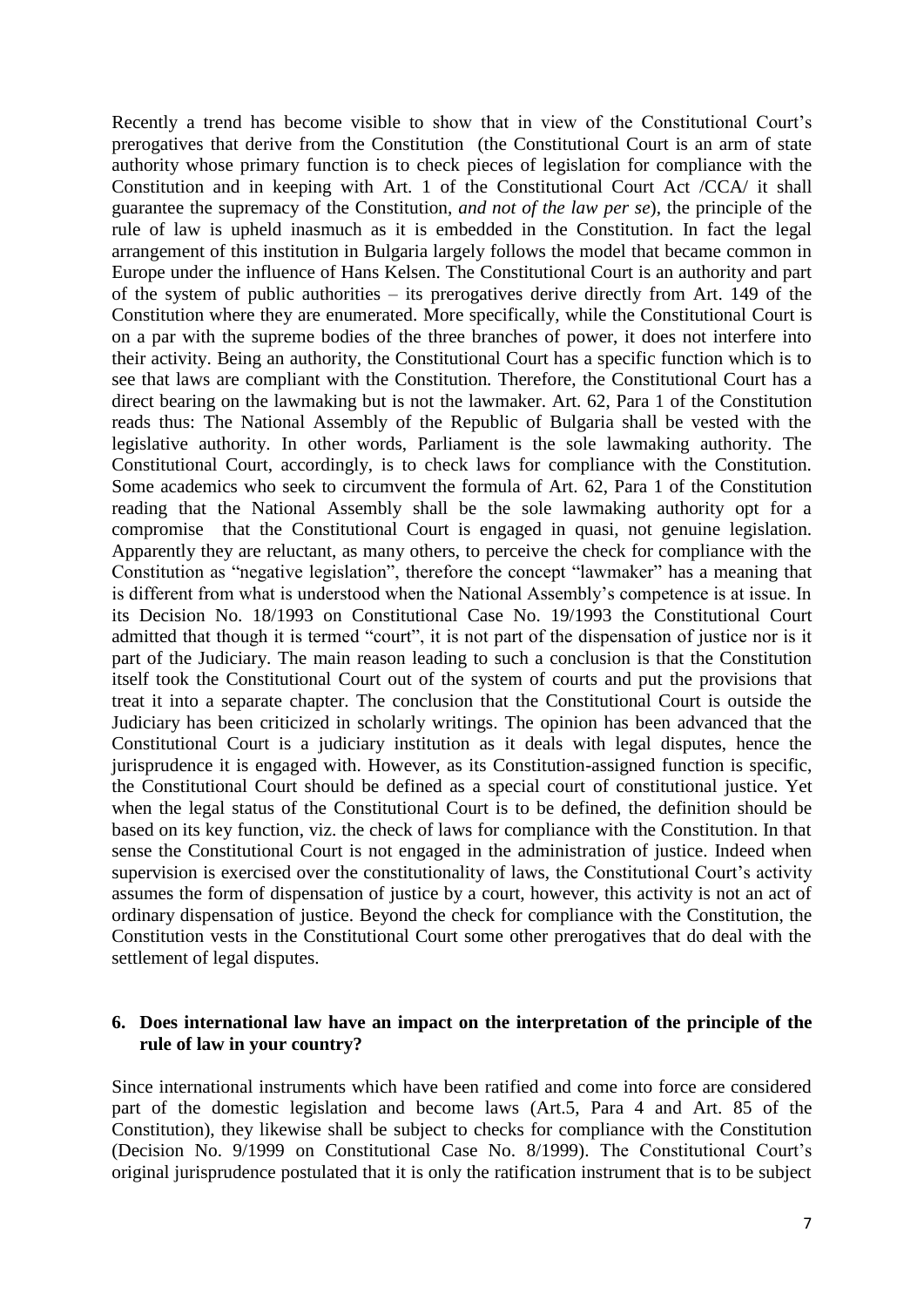to a check for compliance with the Constitution; subsequently, however, the above-cited decision of 1999 revised the approach as it decreed that a ratification instrument shall incorporate the international instrument and that the two instruments shall be seen as an integral act. Consequently this position was further clarified to say that the check of the ratification act shall encompass the international instruments, inter alia, that are the subject of the ratification only when the instruments come from the domain of international public law (Resolution No. 4/2002 on Constitutional Case No. 6/2002). Further, Art. 149, Para 1, Item 4 reads that the Constitutional Court shall rule on the compatibility between the Constitution and the international instruments concluded by the Republic of Bulgaria prior to their ratification, and on the compatibility of domestic laws with the universally recognized international law standards and the international instruments to which Bulgaria is a party. However, the exercise of ex ante control to make sure that a specific piece of legislation is consistent with the Constitution shall not preclude the Constitutional Court from exercising control to verify constitutionality even after the international instrument's ratification (Decision No. 9/1999 on Constitutional Case No. 8/1999).

## **ІІ. New challenges to the rule of law**

### **1. Are there major threats to the rule of law at the national level or have there been such threats in your country (e.g. economic crises)?**

Despite the pressure exerted by force majeurs like the 2008 financial crisis and the international financial markets downfall provoked by the illicit trade in toxic derivatives of mortgage credits, the principle of the rule of law remained intact on the territory of the country. While such developments might have been steered either by the country's marginal role in the key investment deals on the international financial markets, the national Legislature, Executive and Judiciary impacted the positive cause-and-effect relationship.

## **2. Have international events and developments had a repercussion on the interpretation of the rule of law in your country (e.g. migration, terrorism)?**

Unfortunately recently the migration pressure (or the refugee crisis, as the Bulgarian media term it) has tended to have a negative repercussion on the principle of the rule of law (in international aspect). While the circumvention of the Dublin Regulation that produces an non-proportional burden on states whose geographic location (being external EU borders) makes them vulnerable is just wishful thinking that so far has not materialized, certain key provisions of the 1951 Refugee Convention are repeatedly violated at institutional level by EU institutions. For instance, the principle of *non-refoulment* is often trampled upon by the European authorities and this breach clashes with the EU law but also with the principle of the rule of law.

**3. Has your Court dealt with collisions between national and international legal norms? Have there been cases of different interpretation of a certain right or freedom by your Court compared to regional/international courts (e.g. the African, Inter-American or European Courts) or international bodies (notably the UN Human Rights Committee)? Are there related difficulties in implementing decisions**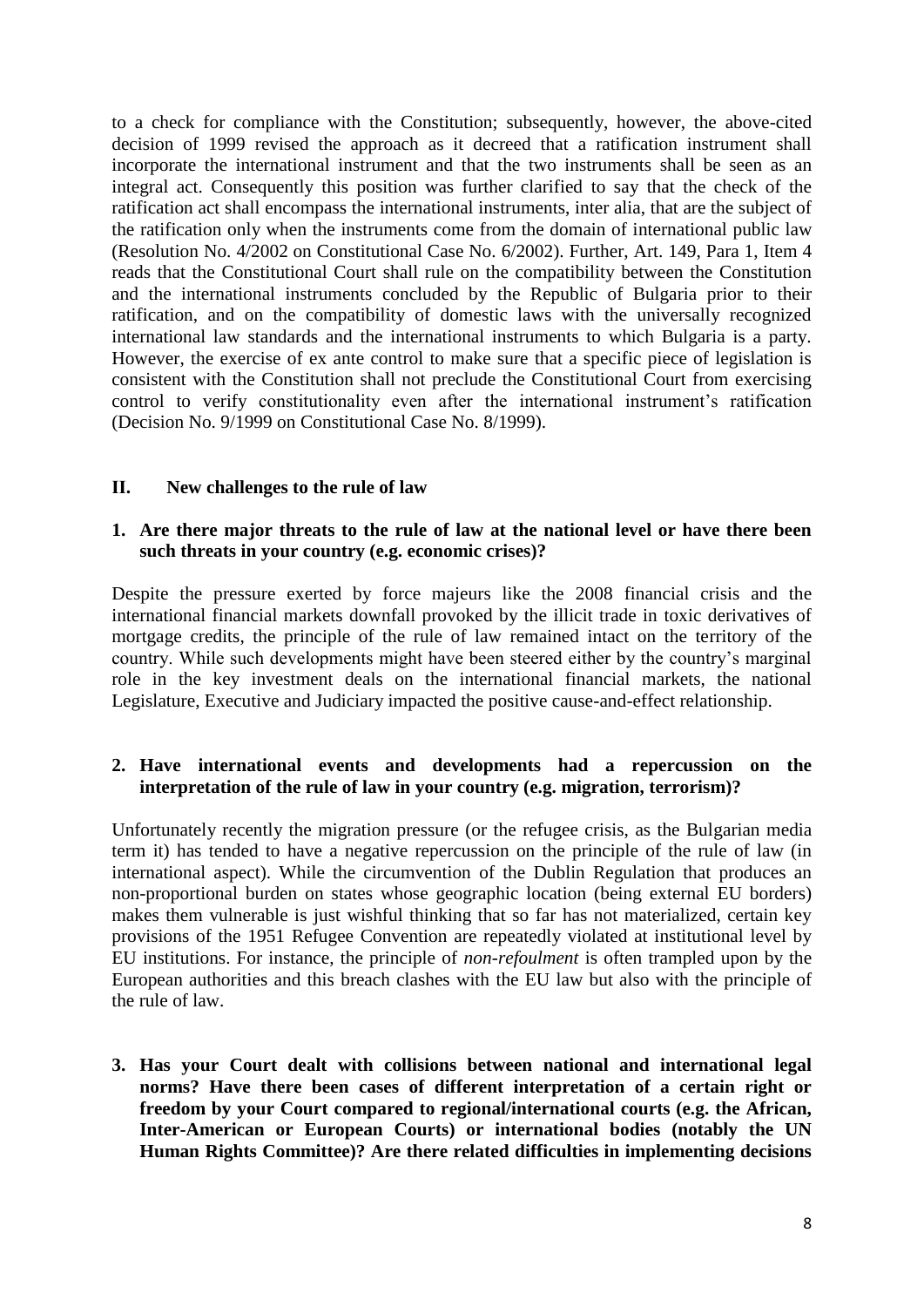# **of such courts/bodies? What is the essence of these difficulties? Please provide examples.**

It has happened (though seldom) for the Constitutional Court to come across collisions between national and international legal norms. One example is the *Ilinden Case* (where in practical terms the Court ruled against the right to association of a political party which was judged to be excessively radical). The decision could be seen as opposition to ultraconservative rightist parties (that are constitutional in the light of the Western model) such as UKIP (United Kingdom Independence Party), Britain First, Marine Le Pen's Front national and suchlike.

In Decision No 1 of February 29, 2000 on Constitutional Case No 3/99 the Constitutional Court ruled that the challenged party was anticonstitutional. The Constitutional Court assumed that the constitutionality of a party is to be judged primarily on the basis of its activity. Judgement on the basis of a party's statutes and program is not sufficient.

Although registered as a political party in February 1999 OMO Ilinden-PIRIN had an illicit predecessor and is its successor.

As during the clandestine period after the party was registered, its activities are covered by the prohibition in Art. 44 para 2 of the Constitution on organizations acting to the detriment of the country's sovereignty and territorial integrity or the unity of the nation. The declarations, appeals, maps that were printed and circulated, the interviews and written statements by that party leaders for Bulgarian and foreign institutions claim that the Pirin region from Bulgaria's territory is part of Macedonia for which they want a status of full autonomy, withdrawal of the Bulgarian troops which they call occupation troops, and the dissolution of all Bulgarian political parties and organizations. The party challenged treats that part of the country's territory as non-Bulgarian, foreign land that has been given to Bulgaria to govern it temporarily under an international treaty. The party seeks, among other things, to separate the territory in question from Bulgaria.

A political party, which claims that part of the country's territory is foreign land and seeks to separate it, is anticonstitutional and has to be outlawed.

# **III. The law and the state**

#### **1. What is the impact of the case-law of your Court on guaranteeing that state powers act within the constitutional limits of their authority?**

Art. 5, Para 1 of the Constitution proclaims that it shall be the supreme law within the system of laws and bylaws and provides the guarantees to that effect. One of these guarantees, perhaps practically the most important one, is the existence of a Constitutional Court and the prerogatives that such a court is vested with. The Constitutional Court acts are instrumental in ensuring the primacy of the Constitution and of the principles that it proclaims. The Constitutional Court decisions are binding. The Constitutional Court rules on the unconstitutionality of laws and other National Assembly acts and also of presidential acts and thus guarantees that the required standards of the state committed to the rule of law and of the separation of powers are adhered to.

#### Decision No. 1 of 12 March 2013 on Constitutional Case No. 5/2012: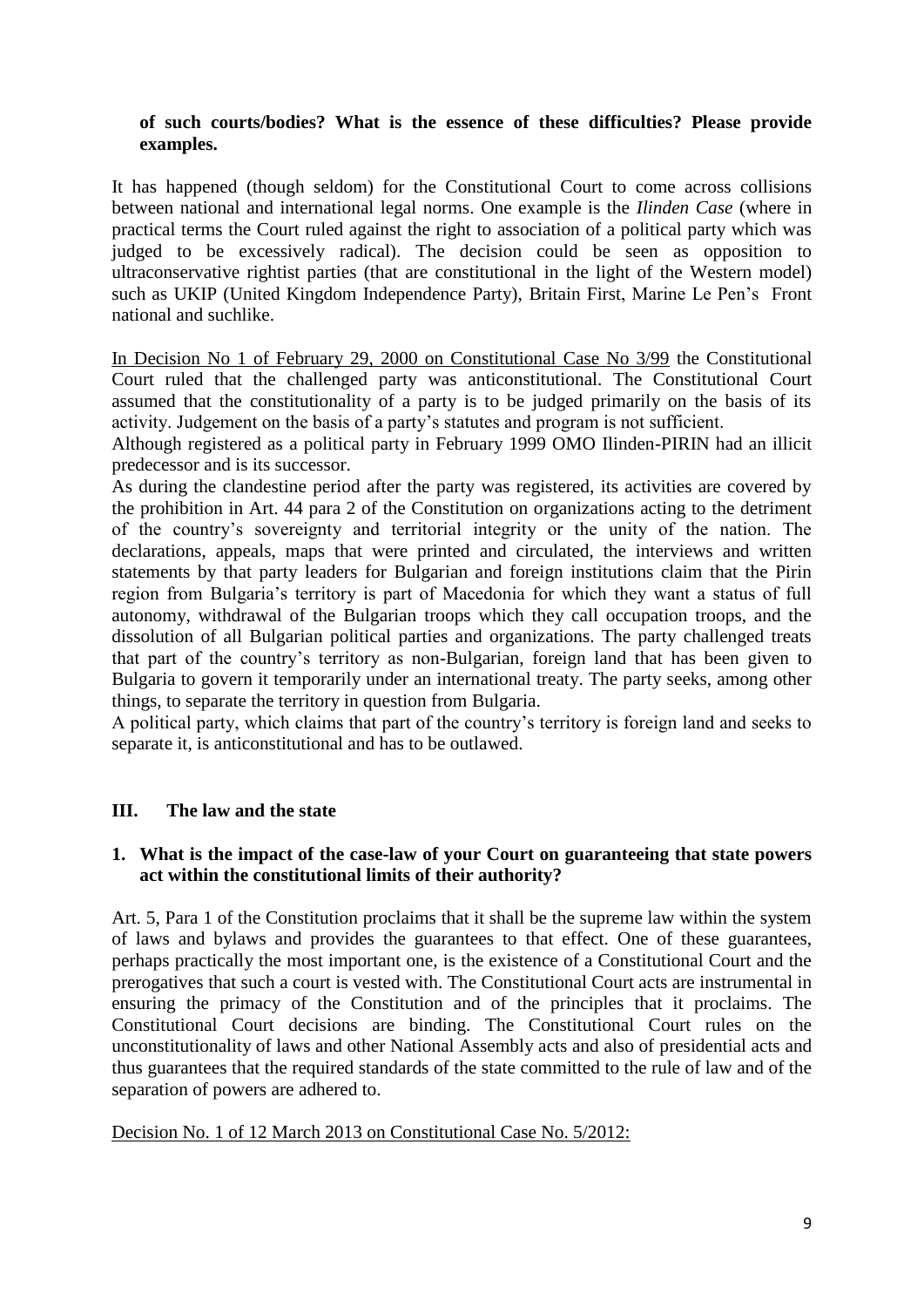The Constitutional Court's decisions shall be binding on all State institutions, legal entities and citizens. As an integral part of law and order, they ensure the primacy of the Constitution. The Constitutional Court decisions' binding power invites the conclusion that all subjects of law shall comply with them. The decisions are equally binding on the National Assembly as a supreme sovereign authority. In a state committed to the rule of law noncompliance with, improper enforcement or circumvention of Constitutional Court's decisions amounts to violation of the Constitution. The Constitutional Court deems it necessary to recall that was instituted to guard the primacy of the Constitution; therefore the Parliament is bound to execute the Court's decisions. The opposite would render constitutional control meaningless and violate the principle of the separation of powers as laid down in Art. 8 of the Constitution.

The Constitutional Court's jurisprudence sets the limits within which its constitutional prerogatives are to be exercised and formulates the basic guiding principles that it shall adhere to in its activity.

## Decision No. 3 of February 9, 1996 on CC No. 2/96:

The Constitutional Court ruling on the motion by a group of 54 MPs from the 37th National Assembly found anticonstitutional the provision of Art. 13 para 2 of the Law on Local Taxes and Fees (LLTF). Under Art. 13 para 2 of the LLTF the Council of Ministers shall set the rules of tax assessment of real estate to be used in fixing the property tax brackets. In principle this means it is the Government and not Parliament that is involved (Decree 254/1995) in the assessment of the property tax to be paid by individuals and legal entities. Under Art. 60 para 1 of the C. it is only a law that can introduce and assess tax. The National Assembly is not free to delegate that exclusive right to the Executive. This constitutional principle holds good of all elements that go into tax assessment: the taxable entity, the taxable unit, the tax brackets, the tax rate etc. Tax regulations that have not been established by a law contravene the Constitution.

The Constitutional Court's jurisprudence to interpret Art. 120, Para 2 of the Constitution reading "Citizens and legal entities shall be free to contest any administrative act which affects them, except those listed expressly by the laws" establishes the criteria to guide the lawmaking authority and the courts in the application of the exception that the Constitution provides for.

#### Decision No. 21 of October 26, 1995 on CC No. 18/95:

Motion by the Chief Prosecutor of the Republic of Bulgaria asking for binding interpretation of Art. 120 para 2 of the C. Shall administrative acts that are not normative or individual be appealed against with the courts.

The Constitutional Court ruled that citizens and legal entities are free to appeal against any administrative act, including an internal one, if it violates or threatens legitimate interests and is not specifically excluded by a law from being appealed against in the courts.

## Decision No. 14 of 4 November 2014 on Constitutional Case No. 12/2014:

The Constitutional Court can refer to its case-law for the clear definitions it has given of the nature of the problem that relates to the interpretative matter under consideration, namely, the answer to the question: What is the constitutional measure of the exception under Art. 120,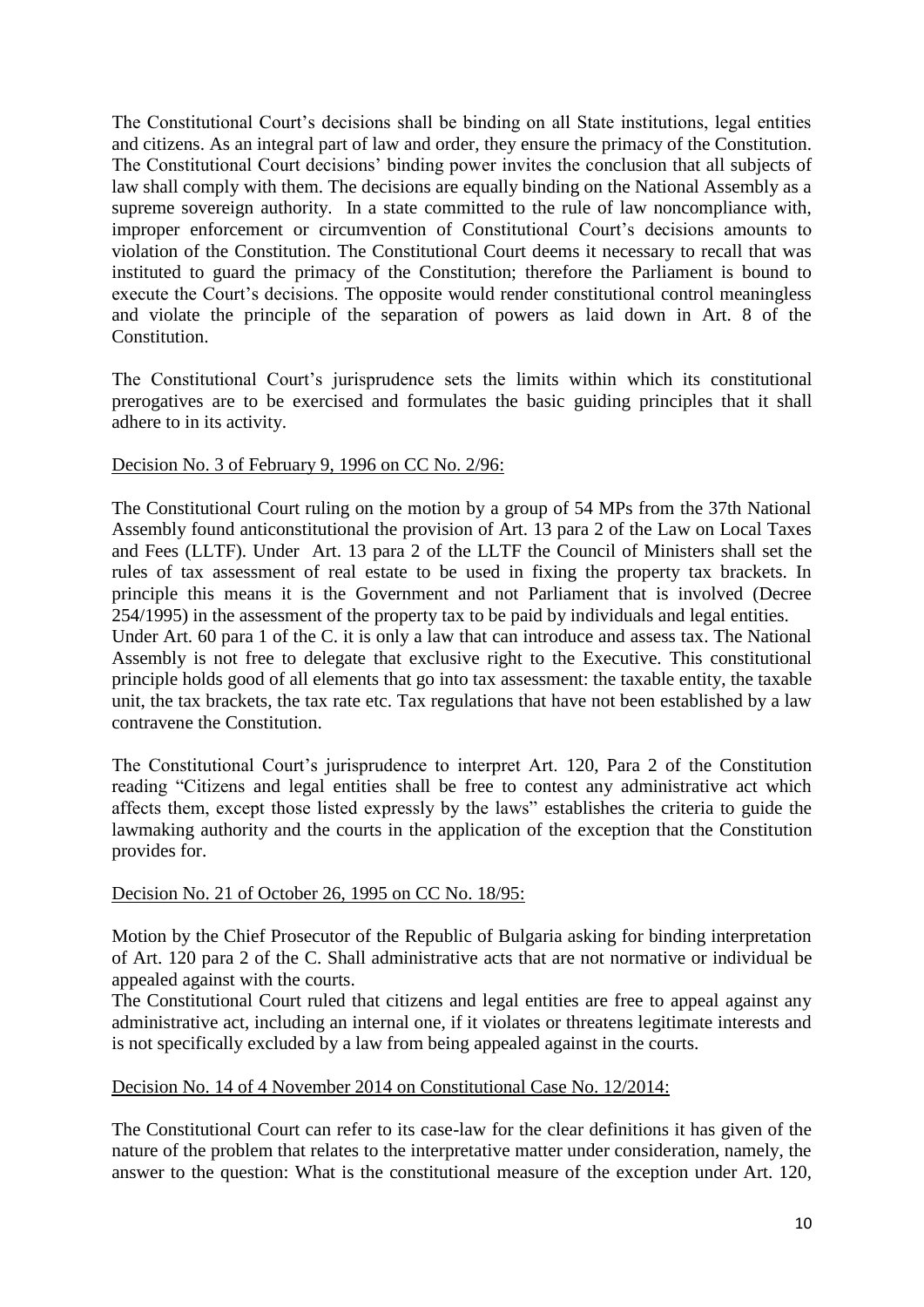para 2 of the Constitution? In particular, is the Legislature free to make judicially unappealable, as it sees appropriate, a definite range of administrative acts at its own discretion or shall the Legislature's action be confined to criteria that are not explicitly set forth in the Constitution but stem from the spirit and the underlying principles of the Constitution?

There is no reason to retreat from the understanding that when the recourse to legal defense for definite administrative acts is suppressed, legislative appropriateness is constricted in the sense that unappealability shall not be an obstruction to the exercise of the fundamental rights and freedoms of the citizen unless the protection of supreme Constitution-enshrined values that pertain to public interests of particular importance calls for. For instance, for the sake of the defense of the national security it may appear to be justified to restrict the appeal in court against administrative acts that directly involve the country's defense capability or relations with other states.

However, it is an unacceptable thesis that a law shall be allowed to provide for departure from the principle of appealability only against administrative acts whose contents and consequences do not infringe on the citizens' fundamental rights. As noted above, the blanket regulation that derives from the Constitution and that is the basis on which a proportionate and reasonable curtailment of various kinds of rights, fundamental rights included, shall be the applicable regulation.

So far the Constitutional Court has given predominantly restrictive interpretations of the possibility to remove the appeal procedure for administrative acts established by law. In principle, the Court assumed that such an exception to the general rule of Art. 120, para 2 of the Constitution may be justified by particularly important public interests and only within narrow confines that implicate specific rather than generally referred acts that don't irremediably undermine the exercise of the fundamental rights of citizens and the principle of the state committed to the rule of law. For instance, the Legislature shall not make administrative acts unappelable on the basis of the authority that issues them (an administration or a particular group of administrations) while it ignores the substance of the acts. The Court has agreed and is agreeing with these views.

Also the Constitutional Court thought that by the enactment of unappelability under Art. 120, para 2 of the Constitution the Legislature shall not rule out the possibility of judicial defense against void administrative acts whenever the infringement on lawfulness undermines the very foundation of the set of administrative procedures that the Constitution establishes and that the existing legislation develops further (for instance, whenever the issuing authority is not vested with the legal competence or the form that the law prescribes is not observed). Individuals who suffer from such acts shall all the time be free to take legal action in reaction to distortions of the acts by severe and drastic violations of the legal procedure that makes the acts invalid. This is the way to follow if the wronged individuals are to possess an efficient tool to eliminate the constitutive effect of the fundamentally vitiated administrative act and to be compensated, as appropriate, for the damage suffered in consequence of the act's application. The opposite would be tantamount to a flagrant violation of the principles of the state committed to the rule of law in the sense of Art. 4 of the Constitution.

Whatever the case may be, the principle of the state committed to the rule of law as per Art. 4, para 1 of the Constitution calls for proportionality of the codified restriction. That is to say, the restriction shall be appropriate, the softest possible and, in parallel, an amply sufficient tool to reach the constitutionally warranted goal. The endeavor to find the exact measure in restriction of legal defense within the margins of Art. 120, para 2 of the Constitution is a serious legislative problem. Consideration for "the prohibition of excessiveness" as a consolidated component of the law-governed state relates to the case-law of the European Court of Human Rights (ECHR) under the Convention for the Protection of Human Rights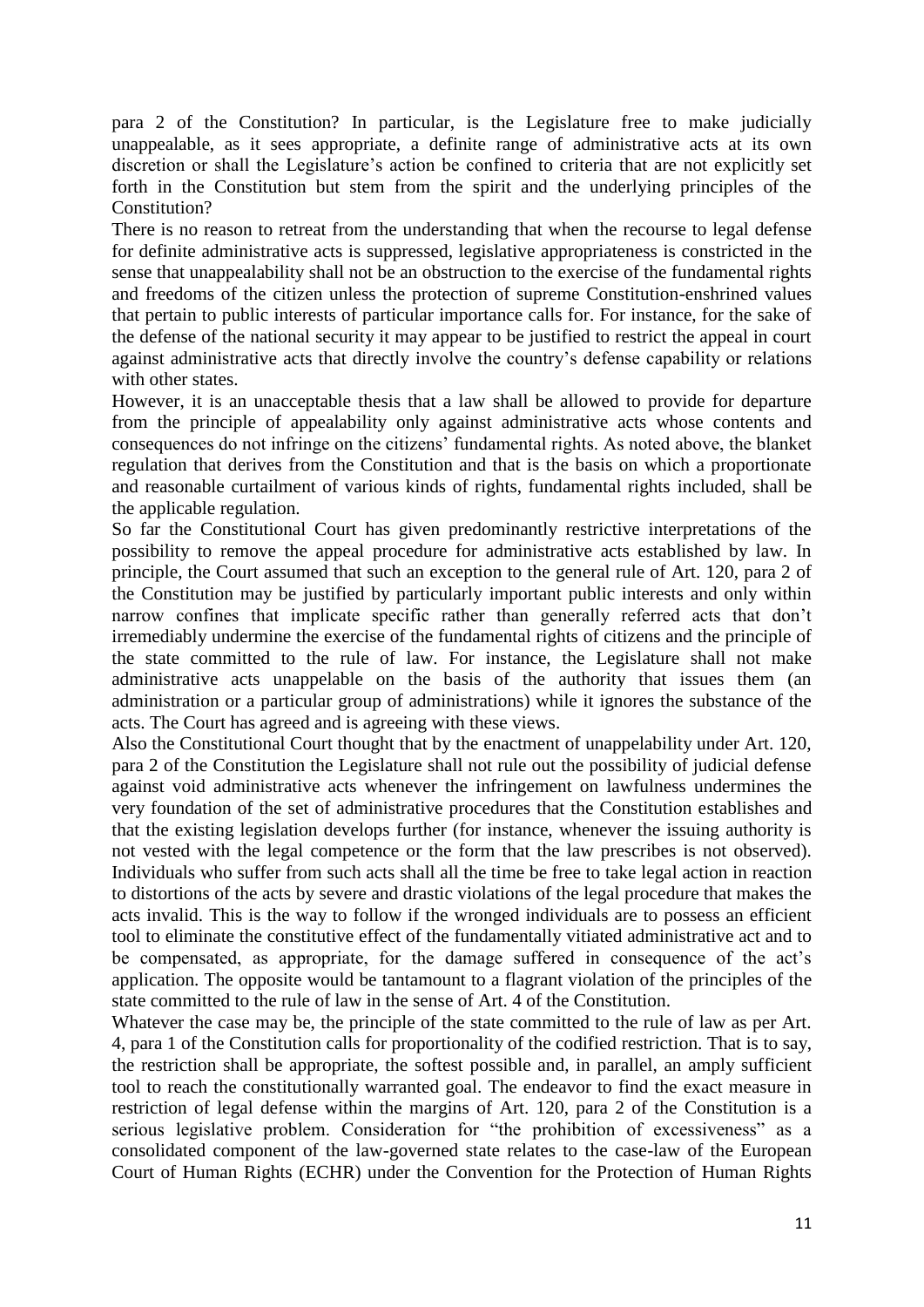and Fundamental Freedoms (CPHRFF) and to the prescriptions for recourse to court by virtue of the international instruments that the country has ratified, promulgated and enacted and that supersede any domestic legislation stipulating otherwise (Art. 5, para 4, sentence 2 of the Constitution).

# **2. Do the decisions of your Court have binding force on other courts? Do other/ordinary courts follow/respect the case-law of your Court in all cases? Are there conflicts between your Court and other (supreme) courts?**

The Constitutional Court decisions have binding force on all state powers, legal entities and individuals (cf. the text cited in Point 1 of Decision No. 1 of 12 March 2013 on Constitutional Case No. 5/2012). The Court decisions are promulgated in Darzhaven Vestnik (The State Gazette) within 15 days reckoned from the date of their rendition and take effect within three days reckoned from the date of their promulgation. An act that has been declared unconstitutional ceases to apply on the date on which the decision becomes effective.

Art. 150, Para 2 of the Constitution of the Republic of Bulgaria reads that should they find a discrepancy between the law and the Constitution, the Supreme Court of Cassation or the Supreme Administrative Court shall suspend the proceedings on a case and shall refer the matter to the Constitutional Court. The Constitutional Court is not in conflict with the supreme courts; the Constitutional Court is not an institution of the Judiciary. In its Decision No. 18 of 16 December 1993 on Constitutional Case No. 19/1993 the Constitutional Court interpreted the correlation between the institutions of the Judiciary and the Constitutional Court:

"The Constitutional Court is outside the Judiciary system and shall not 'sit on the top' (the phrase is what was used in the request) since Art. 119, Para 1 of the Constitution does not include it among the enumerated institutions whose function is the administration of justice.

"The above text leads to the conclusion that the Constitutional Court does not dispense justice in the sense of Chapter Six of the Constitution.

"In terms of organization and function the Constitutional Court does not fit into any of the three branches of power – the Legislature, the Executive and the Judiciary. The Constitutional Court is on a par with the supreme institutions of the three branches of power. Therefore while the Constitutional Court protects the Constitution, it is called to make the adjustments required and to strike a balance as the state authorities that are placed 'on the top' of the three branches of power exercise their prerogatives.

"To ensure that the Constitutional Court will act absolutely impartially as an institution that is positioned between the three branches of power to strike a balance as they exercise their prerogatives, its members are elected on a parity basis by the three branches of power. Four Constitutional Court justices shall be elected by the National Assembly; four justices shall be appointed by the President; and four justices shall be elected by a joint meeting of the justices of the Supreme Court of Cassation and the Supreme Administrative Court."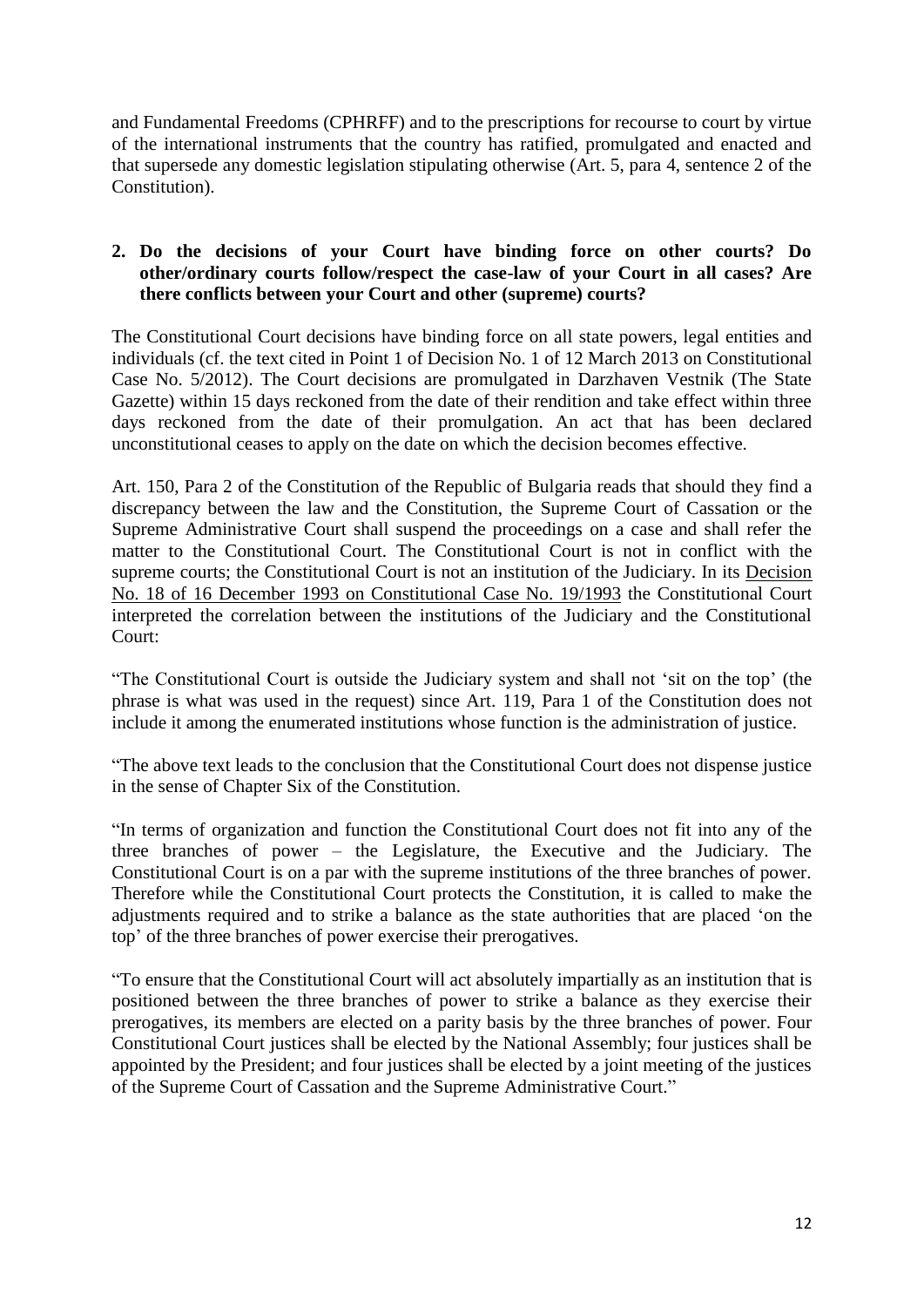# **3. Has your Court developed/contributed to standards for lawmaking and for the application of law? (e.g. by developing concepts like to independence, impartiality, acting in accordance with the law,** *non bis in idem, nulla poena sine lege***, etc.)?**

The Constitutional Court plays an extremely important role and makes an essential contribution to the observation of the constitutional principles by all state powers. The Constitutional Court's activity guarantees and ensures that all fundamental principles that are entrenched in the Organic Law will be translated into reality. Apart from the above-cited decisions that are relevant to this matter, the following decisions may be given as concrete examples of a standard established in lawmaking by the Constitutional Court's case-law:

## Decision № 10 of 3 December 2009 on CC № 12/2009:

Naturally the Constitution does not give an exhaustive and systematically knit catalog of the different aspects that the legislating process in a state committed to the rule of law shall respect. Yet these aspects can be inferred from the logic and the set of principles that the Constitution stands upon. The principle of the state committed to the rule of law makes it binding on the legislating authority to be consistent and predictable and to prevent the passage of pieces of legislation that contradict each other. The pieces of legislation that the legislating authority passes shall guarantee legal security, including the respect for rights that individuals and corporate entities have acquired under the law while the legislating authority shall abstain from amendments that are beneficial to the State but detrimental to the individuals and corporate entities. In a state committed to the rule of law the legislating authority shall draft pieces of legislation that are in tune with rightful interest within the model that the Constitution sets rather than bring in restrictions and privileges incidentally or haphazardly or grant privileges and rights that cannot materialize. And finally, in a state committed to the rule of law such cases must be treated in a way which is one and the same for all rather than let differentiation in the pieces of legislation on the basis of criteria that are non-inherent to the Constitution.

#### Decision No. 2 of 4 February 2014 on Constitutional Case No. 3/2013:

The Constitution defines the Bulgarian State as a state committed to the rule of law. Abidance by the Constitution and by the laws is the core of any state committed to the rule of law. The laws shall express the Constitution-proclaimed principles and put forward fair and socially justified solutions within the framework of the matter that they treat. The rule of Art. 4, para 1 of the Constitution is the underlying principle of constitutional order and the basis on which all relations within a society are legitimately regulated.

The principle of the state committed to the rule of law calls for clear, precise and unambiguous texts of the pieces of legislation. If the texts were not such, the legislation would be unfit to regulate the main relations within society. It is along these lines that an answer is to be given to questions whether the revenue and expenditure part alike of the social security and health insurance systems have been breached and whether the breach affected the guarantees that are to ensure the exercise of the citizens' fundamental Constitution-proclaimed rights.

# Decision No. 4 of 11 March 2014 on Constitutional Case No. 12/2013:

In principle the law takes effect ex nunc and applies to facts and circumstances that emerge after its entry into force. Each new civil law "inherits" juristic facts that emerged while the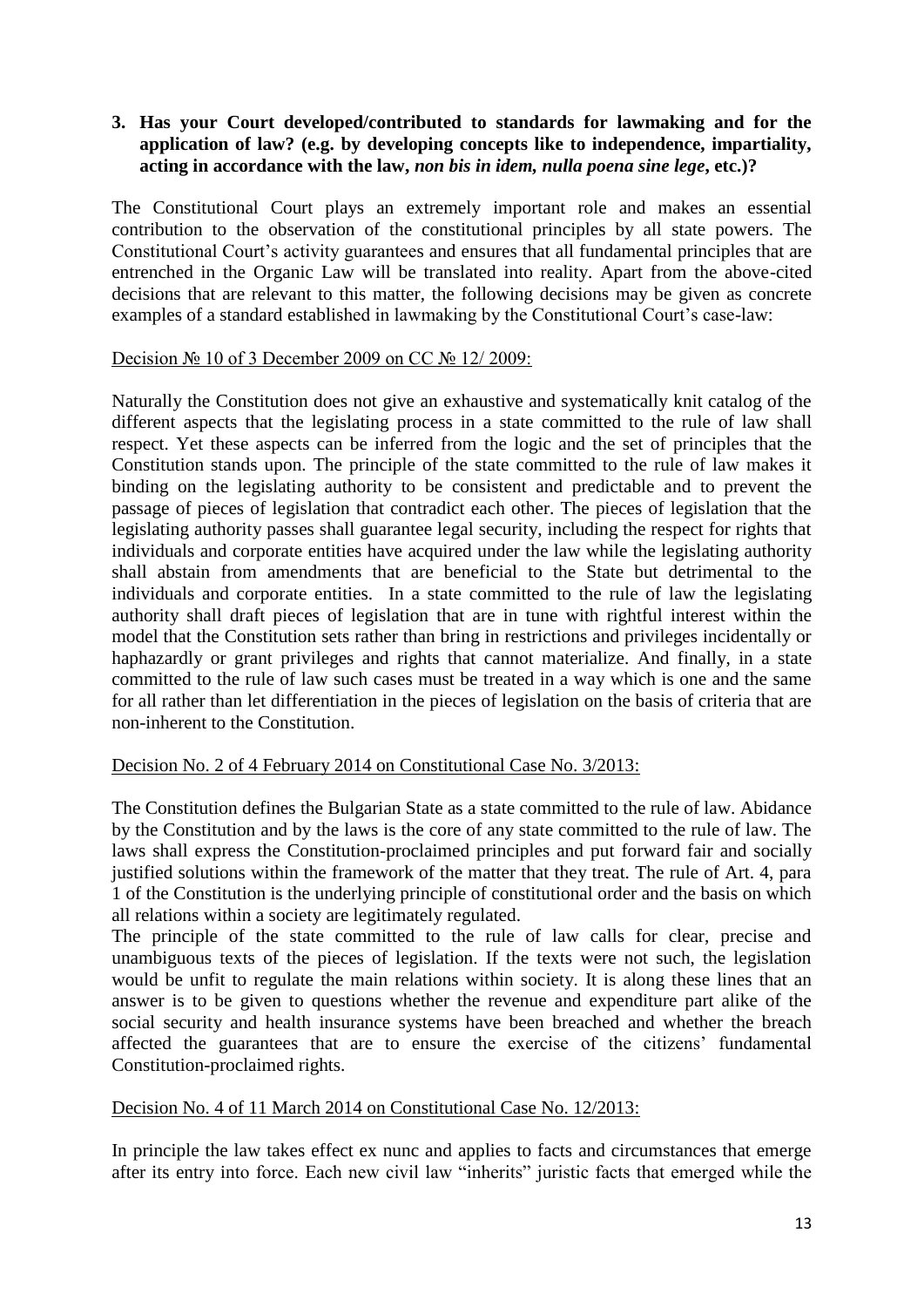abolished law was in place and that are not cancelled: in such cases the question that arises touches on retroactive legislation that the new civil law is. The Legislature has the authority to freely fix the time limits of the operation of the laws regarding, inter alia, legal relations that resulted from the action of the revoked legislation but that are to be settled as the new legislation goes into effect. Whenever the new legislation is to be valid with respect to legal relations that were established and existed prior to its enactment, this is regarded as "unreal" retrospective effect or immediate effect of the new legislation. For the new civil law to be valid vis-à-vis legal relations that were in place prior to its entry into force, the Lawmaker shall explicitly make it retroactive. Retroactive effect always exists with procedural law provisions as it covers pending proceedings where juristic facts emerged in the past but their legal effects have not occurred. No doubt the new civil law becomes valid immediately with respect to proceedings that were not completed by the date of the law's entry into force, may rearrange, in a new way, the juristic facts and legal relations that have emerged prior to its entry into force by means of ex nunc changes that conform to its provisions, yet this is always made contingent upon preoccupations with justice and relevance.

The Constitution does not forbid to make the new civil law retroactive with respect to facts and legal relations that already existed when it was passed; the Constitution merely fixes the date of the law's entry into force: statutory acts go into effect three days after their promulgation unless provided otherwise. The strict prohibition of retroactive legislation is to be found solely in Art. 5, para 3 of the Constitution and is confined only to criminal laws that provide for sanctions that are new or harsher than the revoked sanctions in order to prevent the aggravation for criminal offenders. The Constitutional Court case-law draws on the Court's understanding that any other pieces of legislation that deal with legal public relations, for instance the imposition and payment of taxes, shall not be retroactive. In general, the principles of the state committed to the rule of law rule out the passage of retroactive legislation that seeks to curtail existing rights or to impose retroactive liabilities but this shall not be valid whenever new rights are granted.

## **4. Do you have case-law relating to respect for the rule of law by private actors exercising public functions?**

The Constitutional Court's case-law provides examples of the option and conditions under which public functions may be entrusted to private actors.

#### Decision No.10 of October 6, 1994 on CC No.4/94:

Regarding the right to assiciation the Constitutional Court ruled that the citizens are free to determine the object of their association pursuant to Art.44 of the C. for which they do not always require preliminary permission by a state body. Where it is in the interest of the state and the public, the number and composition of associations with a certain objective can be restricted without contravening the C. It is possible to delegate some state functions to citizens' associations. This can be done only by a law and in observance of the principle of voluntariness.

# Decision No 5 of 10 May 2005 on Constitutional Case No 10/2004:

Regarding the rest of the challenged provisions the Constitutional Court ruled them to be in contravention to the Constitution. To support this part of its decision the Court noted that the cited provisions establish a National Company, "Ports", a state-owned enterprise with powers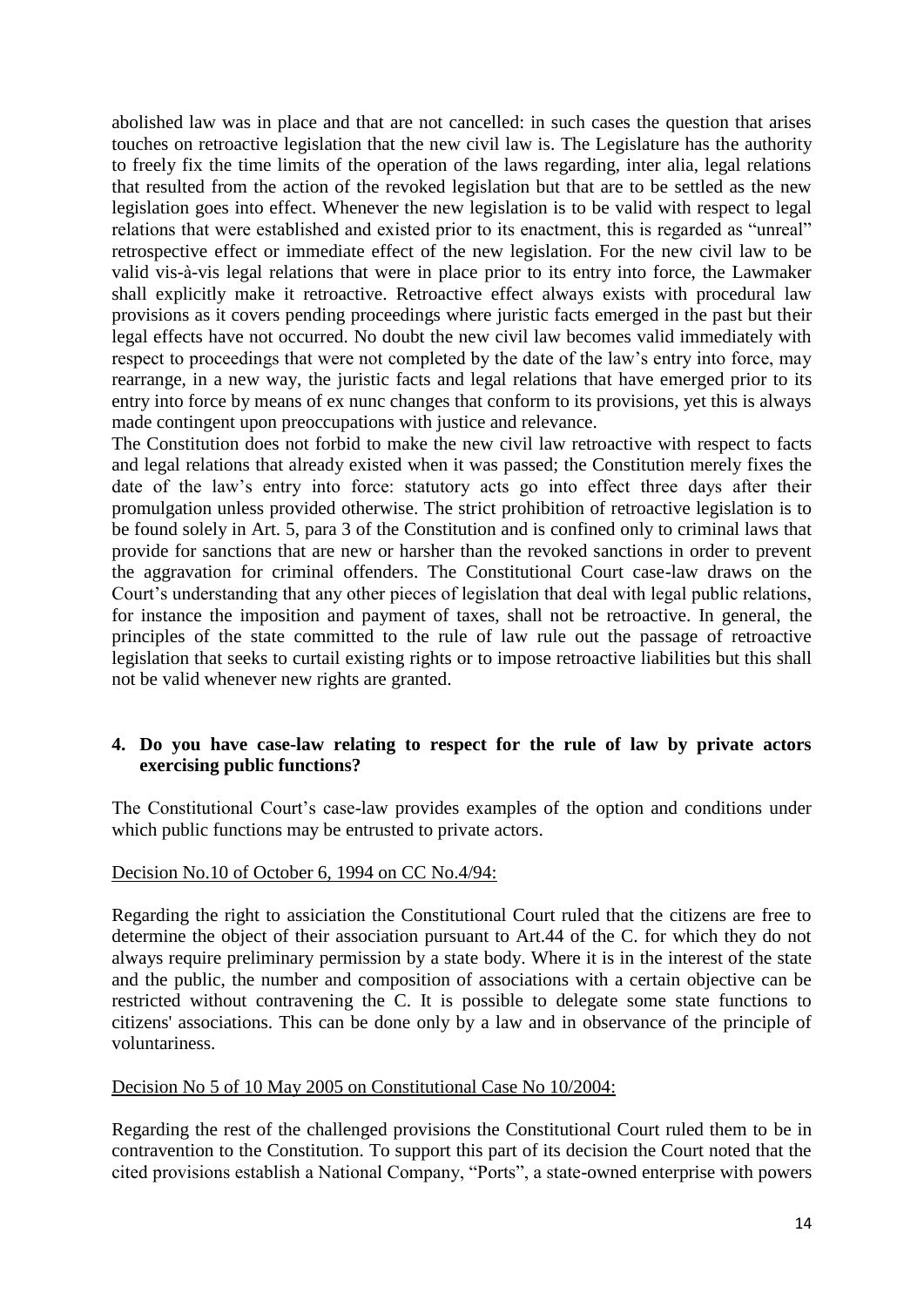that previously were in the hands of a Government agency. Hence the question whether the Constitution allows to delegate Government functions, regardless of their nature, to legal entities outside the State Administration and whether the exercise of Government-specific functions gives a privileged status to the state-owned enterprise which exercises them over the remaining economic actors.

In the opinion of the Constitutional Court the powers of Government institutions to guarantee the security of all economic actors in the country shall not be transferred outside the Executive. This is to be surmised from Art. 1, para 2 of the Constitution reading that the power of the State shall be exercised through the Constitution-established bodies and not by state-owned enterprises. However, the newly established state-owned enterprise has been vested with power functions that can be delegated to Government agencies alone and Art. 105, para 2 of the Constitution delegates these functions to the Council of Ministers. Further, the Court thought that the merger of the delegated Government-specific functions and the business puts the state-owned enterprise in a privileged position in relation to the remaining legal entities and monopolizes these functions in favor of the said enterprise and thus contravenes Art. 19, para 2 and Art. 18, para 4 of the Constitution.

# **5. Are public officials accountable for their actions, both in law and in practice? Are there problems with the scope of immunity for some officials, e.g. by preventing an effective fight against corruption? Do you have case-law related to the accountability of public officials for their actions?**

Statistics concerning the accountability of public officials, justices or Members of the National Assembly have not been made available to the Constitutional Court. Public officials can be sued subject to the Criminal Code or face financial or disciplinary sanctions subject to the Civil Service Act. As said by the Constitution when exercising the judicial function, the judges, prosecutors and investigating magistrates shall bear no civil or criminal liability for their official actions or for the acts rendered by them, except where the act performed constitutes an indictable intentional offense, i.e. they enjoy functional immunity whereas in all other cases they shall be liable to criminal proceedings under the Criminal Code or to civil proceedings under the Judiciary Act. As per the Constitution a Member of the National Assembly shall be immune from detention or criminal prosecution except for the perpetration of a criminal offence, and in such a case the permission of the National Assembly or, in between its session, of the Speaker of the National Assembly, shall be required. No permission shall be required when a Member is detained in flagrante delicto; the National Assembly or, in between its session, the Speaker of the National Assembly, shall be notified forthwith.

No permission for initiating criminal prosecution shall be required, where the Member of the National Assembly has given his/her consent thereto in writing. The Prosecutor General shall approach the National Assembly with a request that it strip a Member of his/her immunity. In fact, usually the Member of the National Assembly gives his/her consent in writing whenever such a request is submitted.

Constitutional Court case-law related to accountability and immunity:

Decision No. 10 of 27 July 1992 on Constitutional Case No. 13/1992 to interpret the Constitution texts that provide for the immunity of the Members of the National Assembly: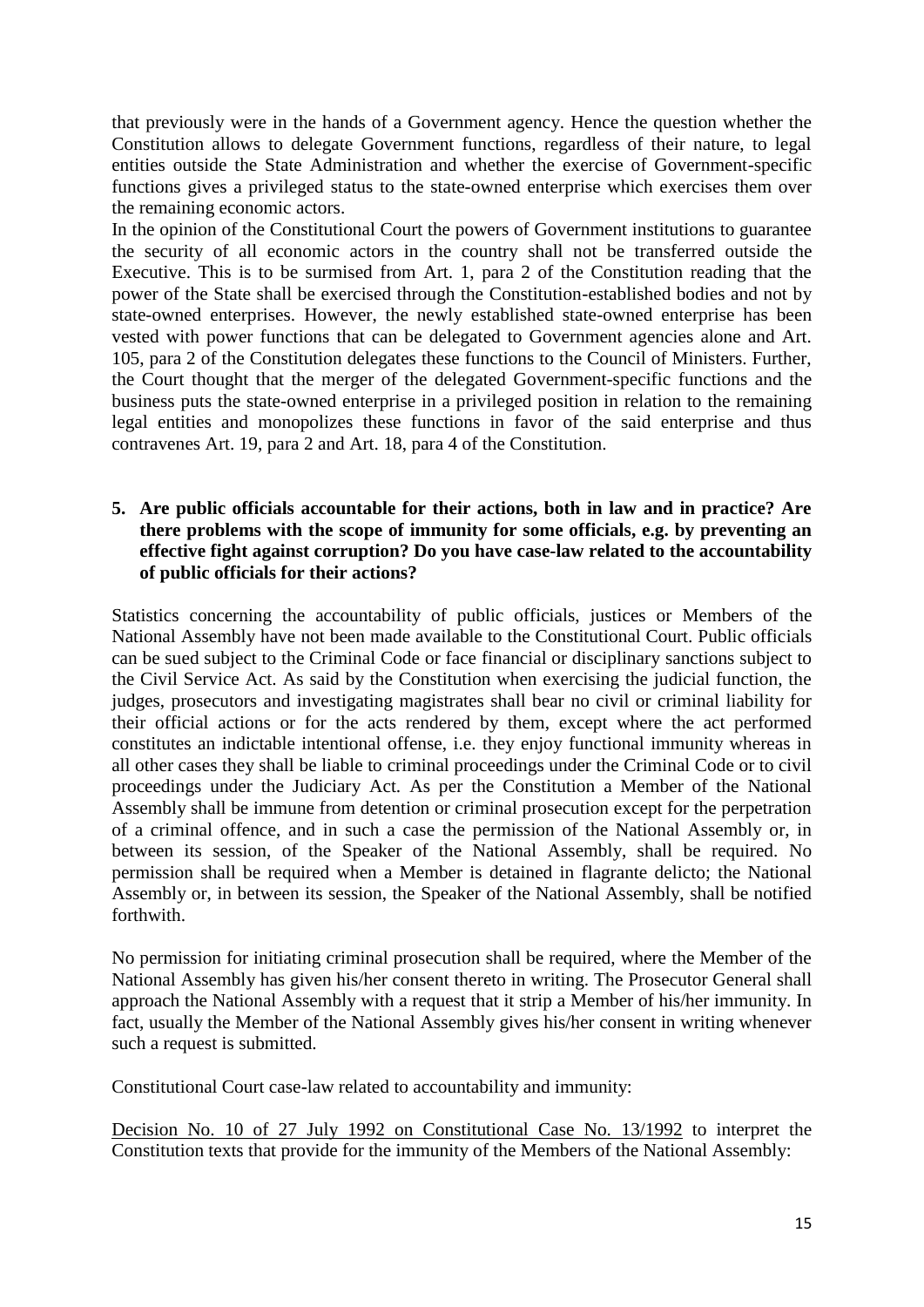"1. The immunity of the Members of the National Assembly shall exempt them from criminal liability as per Art. 69 of the Constitution and shall make them immune from prosecution as per Art. 70 of the Constitution.

"The Member of the National Assembly shall not renounce his/her immunity.

"2. Immunity from prosecution shall be ex cathedra immunity to be enjoyed by the Members of the National Assembly when they voice opinions or vote floor and off-floor during their term in office or after its expiry.

"3. Immunity from prosecution stands for the prohibition to initiate criminal proceedings against Members of the National Assembly during their term in office for crimes that they committed.

"The Members of the National Assembly shall be immune from detention or criminal prosecution except for the perpetration of a criminal offense, and in such cases the permission of the National Assembly or, in between its session, of the Speaker of the National Assembly, shall be required.

"No permission shall be required when a Member is detained in flagrante delicto.

"4. The phrase 'Criminal proceedings may be initiated' under Art. 70 of the Constitution means authorization from the competent authorities to initiate pretrial proceedings and to launch an investigation into a grave crime that has been committed by a Member of the National Assembly."

# Decision No 1 OF January 14, 1999 ON Constitutional Case No 34/98:

The Constitutional Court ruled that the provision of Clause 5 (3) of the Law on the Amendment to the Judiciary Law which allows the chairmen of the Supreme Court of Cassation and the Supreme Administrative Court and the Minister of Justice to propose to the Supreme Judicial Council that justices be stripped of their immunity and suspended, contravenes Art. 127 para 1 of the Constitution, which provides it is only the Prosecution that shall bring charges against criminal suspects.

#### Decision No. 5 of May 17, 1995 on CC No. 3/95:

Motion by a group of Members of Parliament challenging the constitutionality of articles of the Standing Orders of the National Assembly.

On Art. 105 para 3 of the Standing Orders in the part of the term "proofs" used there. The Constitutional Court ruled the motion was founded. The provision of Art. 105 para 1 regarding the term "sufficient proof" is in contravention to the principle of the separation of powers as only the Judiciary can judge the sufficiency of proofs. The phrase "sufficient data" is the correct one.

#### Decision No 13 OF December 16, 2002 on CC No 17/2002:

The Constitutional Court concluded it was inconsistent with the Constitution to let one fifth of the SJC members have the right to ask that magistrates be stripped of their immunity because, as the Constitution reads, it is only the prosecution that can bring a charge against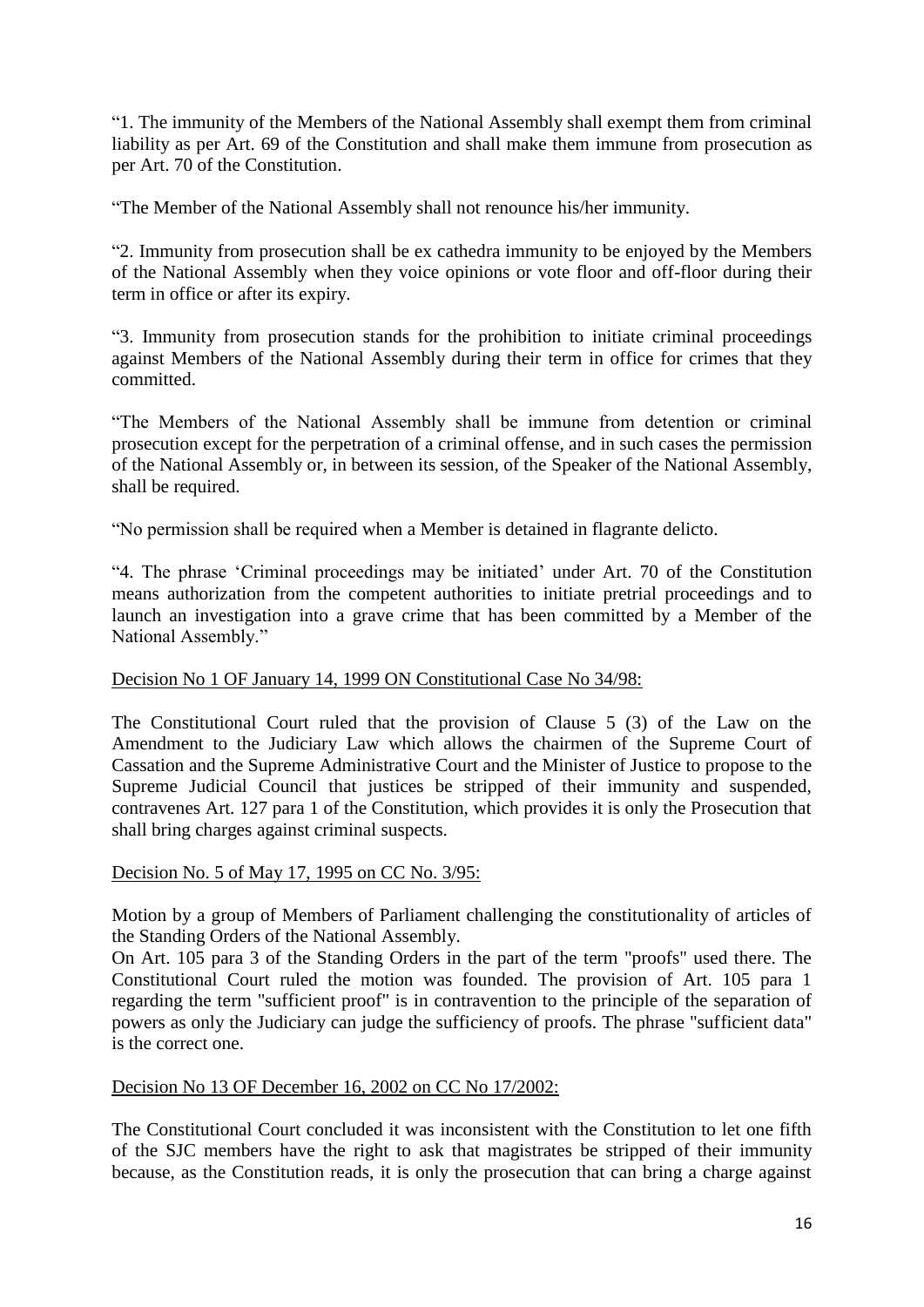criminals. The said quota of SJC members is not empowered by the Constitution to start criminal prosecution, collect, check and weigh up the evidence under the terms of the Code of Penal Procedure.

# Decision № 2 of 6 March 2008 on CC № 1/2008:

The Constitution does not provide for special treatment, i.e. immunity to be enjoyed by officers and NCOs against detention in the way it provides for the Members of Parliament in Art. 70, for the President and Vice-President in Art. 103 and for justices in Art. 132. Further, the latest amendments to the Constitution constricted the scope and substance of immunity whereas Art. 191 of the Act on Defense and the Armed Forces of the Republic of Bulgaria (ADAF) goes beyond the immunities that the Constitution grants. Therefore Art. 191 of the ADAF is not compliant with the Constitution.

#### Decision No. 5 of 12 May 2016 on Constitutional Case No. 2/2016:

"The initiation of pretrial proceedings usually precedes the indictment when it is not certain enough that the public official under suspicion has committed the crime. No doubt there exists a public need of fully impeccable public service. Therefore the requirement that the public servant should be loyal to 'the will and the interests of the nation' can support a compromise but only when his/her disloyalty has been conclusively proved.

"The unavailability of a differentiated approach to indicate the rung where the public official stands within the public service ladder and to measure the magnitude of the threat that the alleged crime poses to society lead to identical legal consequences regardless of the possible substantial differences. The provision of Art. 100, Para 2 of the Civil Service Act about a civil servant's release which is not made contingent upon an individual and differentiated assessment may curtail the civil servants' labor right even when no step is made across the point beyond which 'the will and interests of the nation' should prevail over the protection of the right which is exercised by the civil servant in question. The fact that the removal from office is not subject to meaningful judicial control disables the exercise of the civil servant's right to protection. Therefore the contested provision is incompatible with Art. 56 of the Constitution.

"The Constitutional Court assumes that the legitimate goal is absolutely possible to be achieved by ways and means other than Art. 69 of the Criminal Procedure Code and that Art. 100, Para 1, Item 2 of the Civil Service Act furnishes the appointing authority with a supplementary tool. Crime in public office is always a disciplinary breach. The appointing authority should see to the good name of the institution and is free, on a case-by-case basis, to take a decision on removal from office in the course of disciplinary proceedings."

# **IV. The law and the individual**

# **1. Is there individual access to your Court (direct/indirect) against general acts/individual acts? Please briefly explain the modalities/procedures.**

The existing legislation does not let citizens approach on their own the Constitutional Court with a complaint. The Constitution of the Republic of Bulgaria provides for an indirect individual access of citizens to the Constitutional Court through the intermediation of the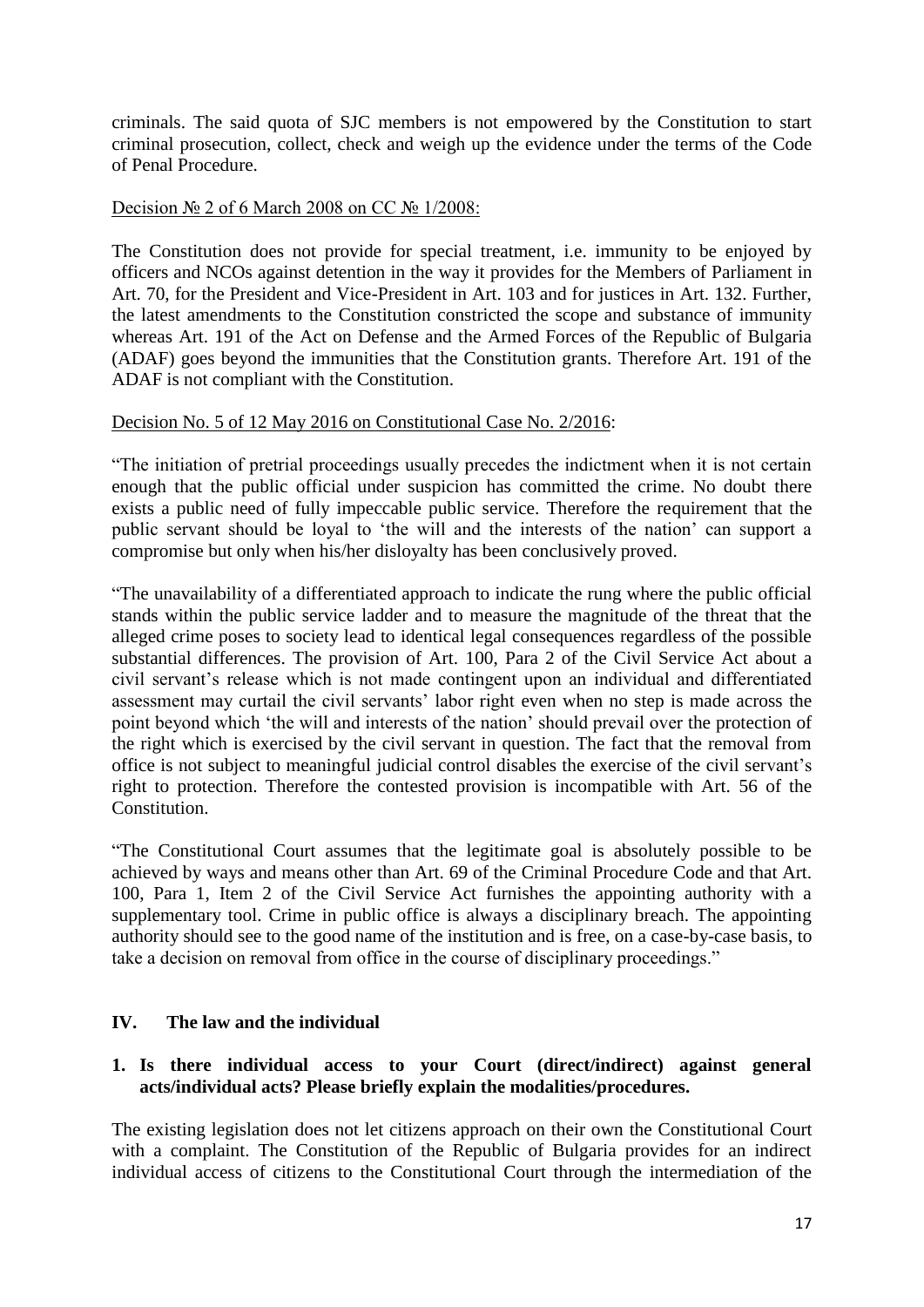National Ombudsman and, following the latest amendments to the Constitution, of the Supreme Bar Council. The National Ombudsman and the Supreme Bar Council have the authority to approach the Constitutional Court with challenges of constitutionality of pieces of legislation that encroach on the citizens' rights and freedoms. In addition, the Constitutional Court shall act on an initiative of not fewer than one-fifth of all Members of the National Assembly, the President, the Council of Ministers, the Supreme Court of Cassation, the Supreme Administrative Court or the Prosecutor General.

## **2. Has your Court developed case-law concerning access to ordinary/lower courts (e.g. preconditions, including, costs, representation by a lawyer, time limits)?**

A key Constitutional Court decision concerning access to courts is Decision No. 1 of 1 March 2012 on Constitutional Case No. 10/2011. Acting on this decision by which the Constitutional Court declared unconstitutional a legal text that provided that penalties and electronic tickets to impose a fine of 50 leva or less shall not be appealable, the Parliament amended another eleven laws and put an end to the described modality.

#### Decision No. 1 of 1 March 2012 on Constitutional Case No. 10/2011:

In a state committed to the rule of law whenever dispensation of justice is involved, the recourse to court should always be available. Dispensation of justice is an activity that the Constitution (Art. 119) grants to courts. The constraint on the appeal procedure for penal orders and thus the acceptance of dispensation of justice while the recourse to the Judiciary is not guaranteed conflicts with Art. 119 of the Constitution. The same should hold good of the electronic tickets inasmuch as the law makes them as effective as penal orders (Art. 189, para 11, RTC). In general, sanctions in the form of penal orders as per Art. 189, para 13 of the RTC is dispensation of justice while the elimination of the recourse to the Judiciary whereon the court pronounces a final ruling that is discordant with the principle of the state committed to the rule of law and the principle of the separation of powers inasmuch as it relieves the Executive of judicial control on matters that bear on the citizens' rights. In that context it should be specifically emphasized that dispensation of justice correlates with the freedom to appeal in court. Whenever a certain activity has characteristics of dispensation of justice, the protection that the law shall extend to citizens is not to boil down to an appeal with an administrative body. Such an option is to be associated with nothing but contestation of administrative acts and that by way of exception only.

Another text that is discussed in the challenge and in the position on the case as a justification to pronounce Art. 189, para 13 of the RTC anticonstitutional is Art. 56 of the Constitution. This article reads that every citizen shall have the right to legal defense whenever his rights or legitimate interests are violated or endangered. The Constitutional Court has pronounced several rulings to the effect that a fundamental universal right is at stake. While the right to legal defense has differing aspects depending on its substance, it is primarily a right to active reaction by any citizen whenever his rights are violated or his legitimate interests are infringed upon. Strictly interpreted, the text shows that the right to defense does not boil down to legal defense. If the defense is ensured by an administrative procedure, the letter and the spirit of the legal text will be abided by (an argument arising from Art. 56, sentence 2 of the Constitution). In the opinion of the Constitutional Court Art. 56 of the Constitution allows for one form or another of the right to defense and does not take a position on the question whether a form might be counted out to give privilege to another. Answers to these questions may be found only if compared to other Constitution texts. The joint interpretation of Art. 56 of the Constitution when read in combination with Art. 117 and Art. 119 of the Constitution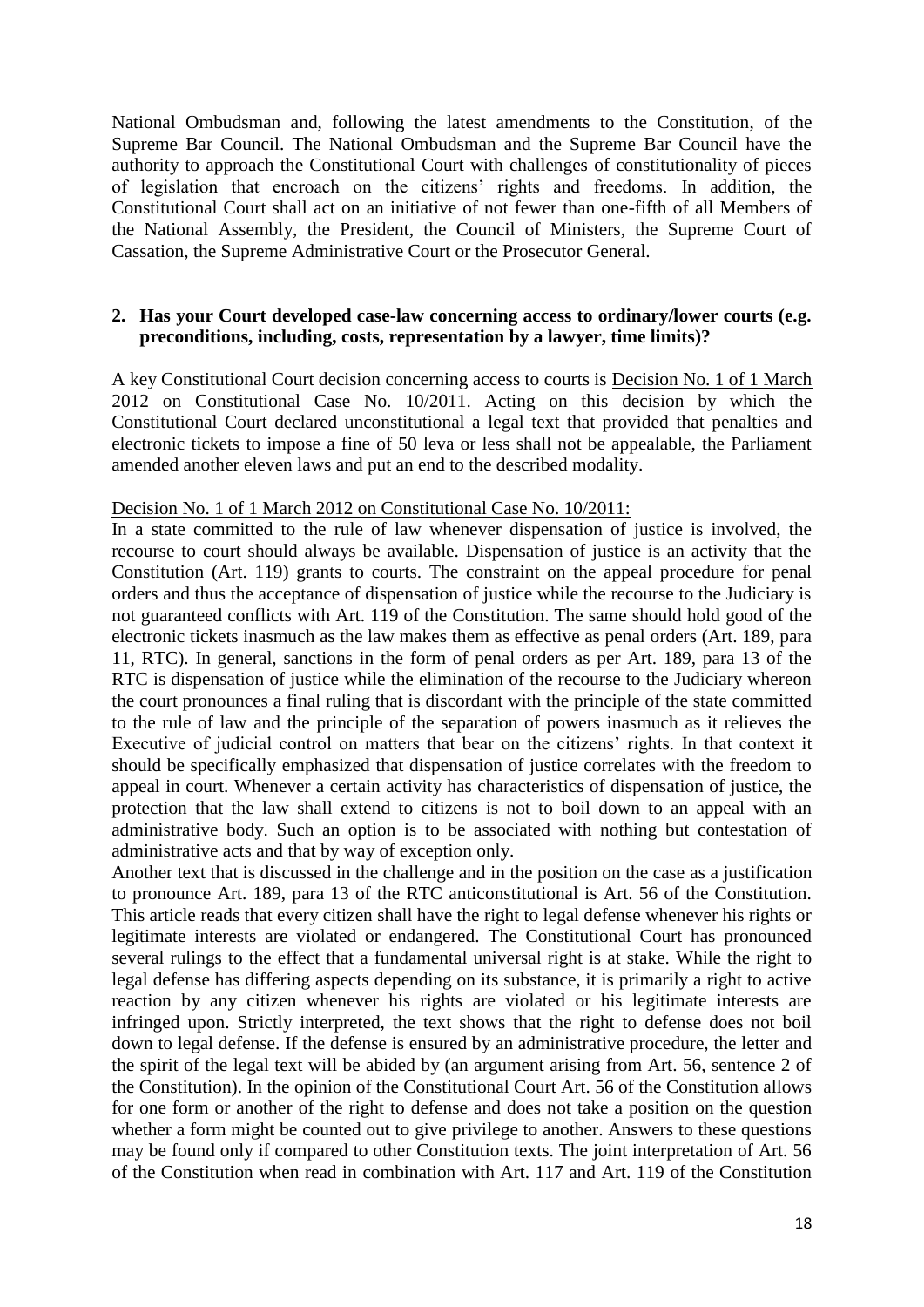leads to the conclusion that legal defense is primarily the basic form of defense in a lawabiding state. This is normal for legal defense constitutes complete possible defense of rights violated or legitimate interests infringed upon. The possibility to obtain administrative defense only concerns solely the hypothesis in Art. 120, para 2 in fine of the Constitution and the Constitutional Court's interpretation of it. Therefore the interpretation of Art. 56 of the Constitution read in combination with Arts. 117, 119 and 120 of the Constitution advances the idea that in a law-abiding state legal defense of rights is the determining form of defense. Whenever dispensation of justice is implicated, and administrative penalty is dispensation of justice, the legal defense shall always exist as an option and there shall be no justification to rule it out providing the courts are the institutions that have Constitution-granted powers to dispense justice. To meet this requirement, it will be sufficient if the final adjudication of the dispute is left to the relevant court.

The small amount of the sanction imposed is cited as the reason for the abandonment of appeal action as per Art. 189, para 13 of the RTC. However, the Constitutional Court finds this connection unacceptable. An administrative violation may constitute an "insignificant case" for reasons other than the fact that a low fine is imposed. Conversely, the fine, if at all, will be low for the violation is seen as an "insignificant case". As the legislation shows the determination of violence as an insignificant case given other circumstances, primarily whether it is the first violation of the type in question and whether the ensuing damage, if any, is insignificant. Generally, a doing which is termed "violation" is an insignificant case when it insignificantly affects the values for the protection of which it is codified as criminally liable.

In addition several other Constitutional Court decisions that deal with the matter in question may be cited.

# Decision No 9 of April 14, 1998 on CC No 6/98:

The Constitutional Court emphasized that the right to legal defense of citizens is a fundamental Constitution right which is of particular importance in a democratic state committed to the rule of law - Art. 56 of the Constitution. The citizens' right to have a counsel for the defense is an essential element in the general right to defense.

The citizens' right to legal defense has special Constitution protection should a penal procedure be initiated on detention or indictment - Art. 30 para 4 of the Constitution. The right to legal defense covers all stages of the event. It may be or may not be exercised by the citizen detained or accused but once the citizen has availed of it and hired a lawyer, this right shall not be restricted or withdrawn.

As the provision challenged stipulates, the jury shall not be under the obligation to adjourn a criminal case hearing when it is not binding to have a counsel for the defense when the latter is not present at the hearing. Thus the defendant is left without legal defense. All proceedings at such a hearing will leave the citizen accused without the possibility to defend in the mode that he or she has chosen, with a counsel for the defense. No doubt this would be to his or her disadvantage.

Decision No. 6 of 15 July 2013 on Constitutional Case No. 5/2013:

Unlike administrative proceedings under the general framework of the Administrative Procedure Code where stakeholders who have been injured by administrative acts have the chance to timely react and defend their rights in expropriations as per Art. 38, para 1 and para 2 of the State Property Act and Art. 27, para 1 of the Municipal Property Act, the notice in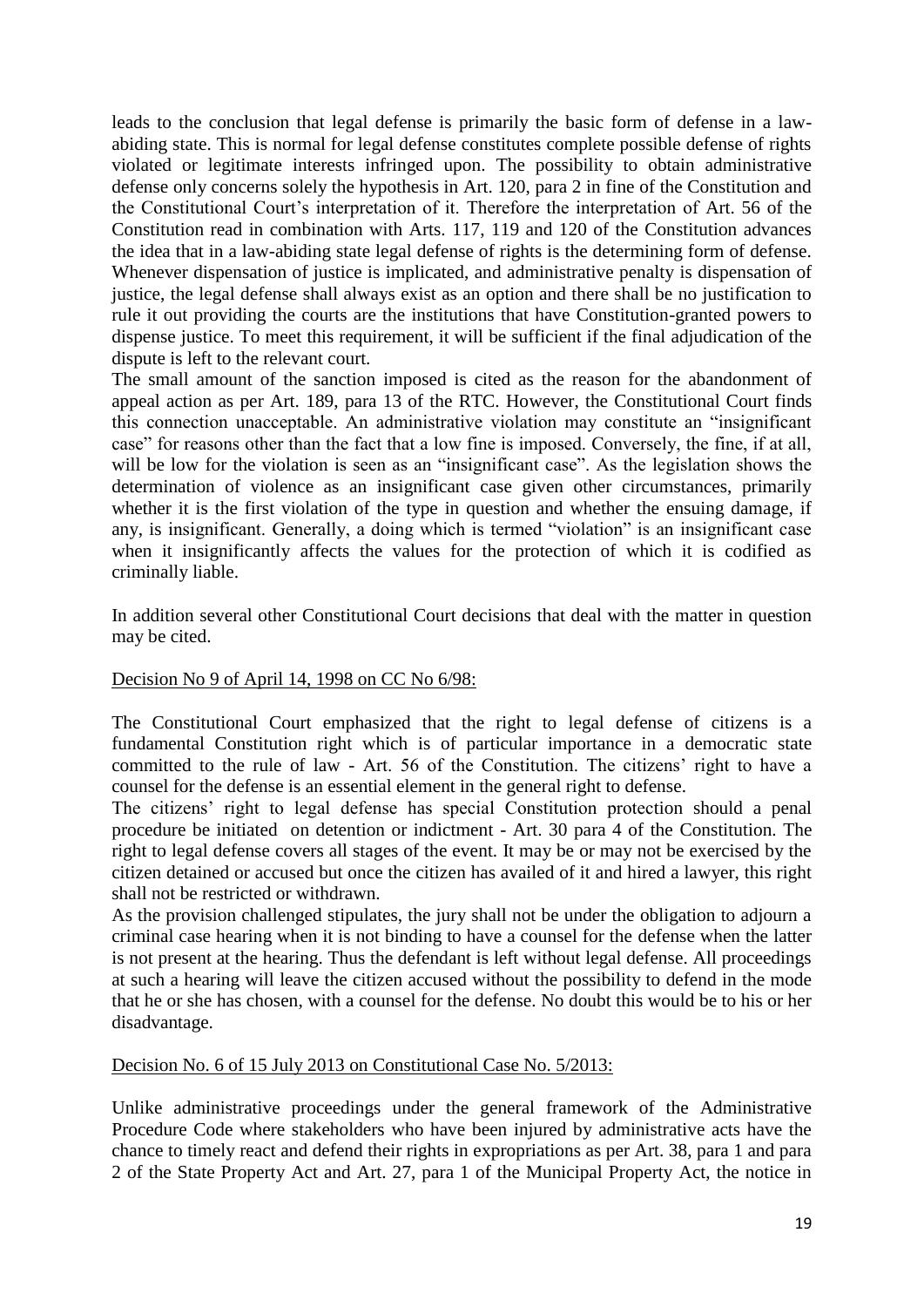Durzhaven Vestnik is the earliest information they can obtain about the completed expropriation proceedings. The cited texts virtually make it binding on citizens and legal entities to read each number of Durzhaven Vestnik if they want to contest the legality of the forcible expropriation given that the competent central or local government institution is not bound to notify the rightful owner about their intention to exercise the power of eminent domain or about the expropriation act itself. Such an approach that facilitates solely the State and the municipalities to the detriment of the citizens and legal entities' right to resort to administrative remedies is dissonant with the Constitution.

### Decision No. 10 of 29 September 2016 on Constitutional Case No. 3/2016:

"The comparison of the text challenged with the acknowledged and clear substance of the principle of the equality of citizens before the law leads to the conclusion that the inconsistency claimed does not exist. No privilege is to be enjoyed by definite subjects of law who are defended by a solicitor and who claim for coverage of the costs of the proceedings like the lawyer's fees inasmuch as the principle of the reimbursement of the costs for the counsel of the defense is codified in the Bulgarian law. The taxation of costs is intended to recompense the successful party concerned, i.e. to enable it to recoup the proceedings costs thus incurred. Dispensation of justice is a public service and since the solicitor and the lawyer are on a par in the legal proceedings and perform identical procedural acts, in view of their defense of the interests of the parties that have hired them, the legislative assessment of the employment of the same approach when the costs of legal defense are shared out is constitutional."

## **3. Has your Court developed case-law on other individual rights related to the rule of law?**

In the course of 25 years the Constitutional Court developed extensive case-law on the citizens' fundamental rights that the Constitution proclaims. Since the right to private property is one of the fundamental rights that the Constitution proclaims and is probably the matter on which the Constitutional Court has developed multiple case-law, for the purpose of this Questionnaire the decisions given as examples of such case-law relate to the citizens' right to private property.

#### Decision No. 8 of 19 June 1995 on Constitutional Case No. 12/1995:

"The contested Sentence Two of the provision in question reads that owners of farmland that could not be restituted since buildings or structures have been put up on the land shall be compensated with land of equal worth from the State Land Bank or from municipal land banks providing the compensation is due for 0.2 hectares and more.

"The Constitution guarantees the right to own property and protects this right regardless of the size of the possessions. The expropriation of immovable property shall, in principle, be compensated with property of equal worth. The Constitution does not discriminate against farmland so no discretionary motive will derogate it."

# Decision No. 5 of March 21, 1996 on CC No. 4/96: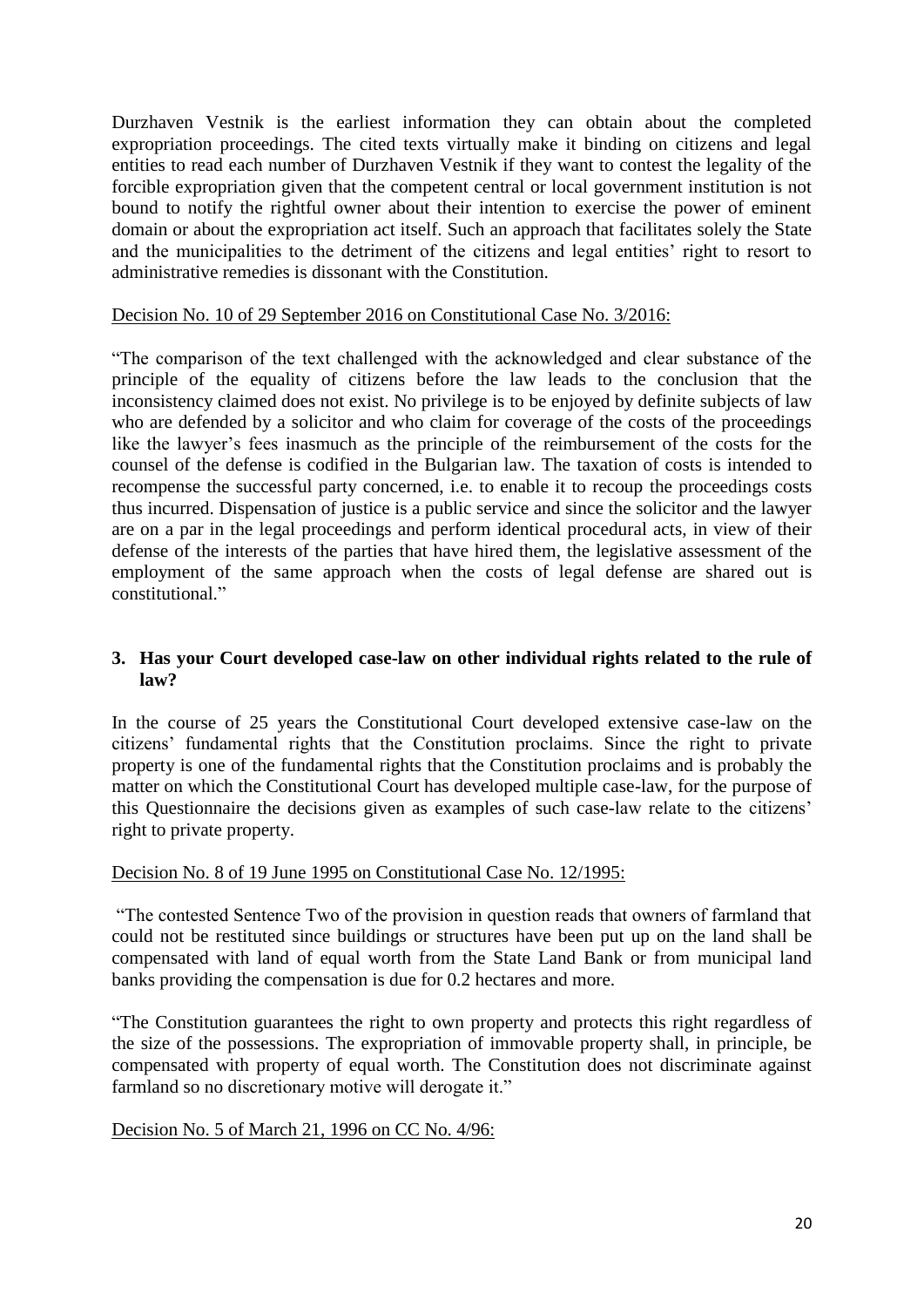The Constitutional Court ruled in favour of the motion by a group of Members of Parliament challenging the constitutionality of Art. 28 para 1 of the Cultural Monuments and Museums Act (CMMA) providing that the buying, selling, exchange or donation of non-portable cultural monuments between owners and physical persons or legal entities shall require the consent of the National Institute of Cultural Monuments (NICM) when the monuments have world or national importance, and of the respective municipal council for all other monuments.

The Constitutional Court ruled that Art. 28 para 1 of the CMMA contravened the provisions of Art. 17 paras 1 and 3 of the C. Curtailing a fundamental right of an owner who shall be free to dispose of his or her property right essentially curbs that right. In a market economy environment and civil society that the Constitution provides for and guarantees the Government shall not intervene by its institutions nor shall the municipalities intervene in civil relations and dictate the terms of a transaction including the party to a transaction.

## Decision No. 6 of 15 July 2013 on Constitutional Case No. 5/2013:

The Constitutional Court also ruled that the compensation in the event of taking private real property is not seen as being paid-up in advance if an ultimate price is not set. Practically, this is taking of private real property under Art. 38, para 3, and sentence two of Art. 39, para 1 of the State Property Act and a failure to comply with the Constitution-prescribed binding conditions – fair compensation that has been ensured in advance to satisfy the owner. The provision of Art. 29, para 3, item 1 of the Municipal Property Act allows to proceed with expropriation pending a court's final decision on the amount of the compensation that is contested by the owner. Such an approach by the legislating authority conflicts with Art. 17, para 5 of the Constitution of the Republic of Bulgaria and with the principle of the state committed to the rule of law (Art. 4, para 1 of the Constitution). In the event of unliquidated claim the court is the only authority to determine the ultimate fair compensation. It is only after the compensation as awarded by the court is paid up that the condition of a fair compensation that is due to the owner and that has been ensured in advance is met, as per Art. 17, para 5 of the Constitution. Forcible expropriation is an exception to the principle of the inviolability of private property, hence the inadmissibility to give latitudinarian interpretations of Constitution prescriptions. The texts of Art. 38, para 3, Art. 39, para 1, sentence 2 of the State Property Act and of Art. 29, para 3, item 1 of the Municipal Property Act are in contravention of Art. 4, para 1, Art. 5, para 1 and Art. 17, para 1 and para 5 of the Constitution of the Republic of Bulgaria.

# Decision No. 6 of 10 June 2014 on Constitutional Case No. 7/2014:

The ownership right may be curtailed subject to compliance with the principle of the state committed to the rule of law as per. Art. 4, para 1 of the Constitution and the parameters of the exercise of rights as per Art. 57, para 2 of the Constitution, however, such curtailment shall be codified, shall be needed to enable the achievement of a constitutionally legitimate goal and shall be a proportionate weapon of defense of Constitution-proclaimed values at risk.

In addition to the aspect as considered here and related to the kind of the act of Parliament and the passage procedure, the way in which the moratorium was declared defied the principle of the state committed to the rule of law as per Art. 4, para 1 of the Constitution on two other aspects: first, it shakes legal certainty; second, it disregards the required proportionality between the curtailment of a fundamental right and the goal it pursues that in the case at issue is compatible with the public interest to overcome the consequences that